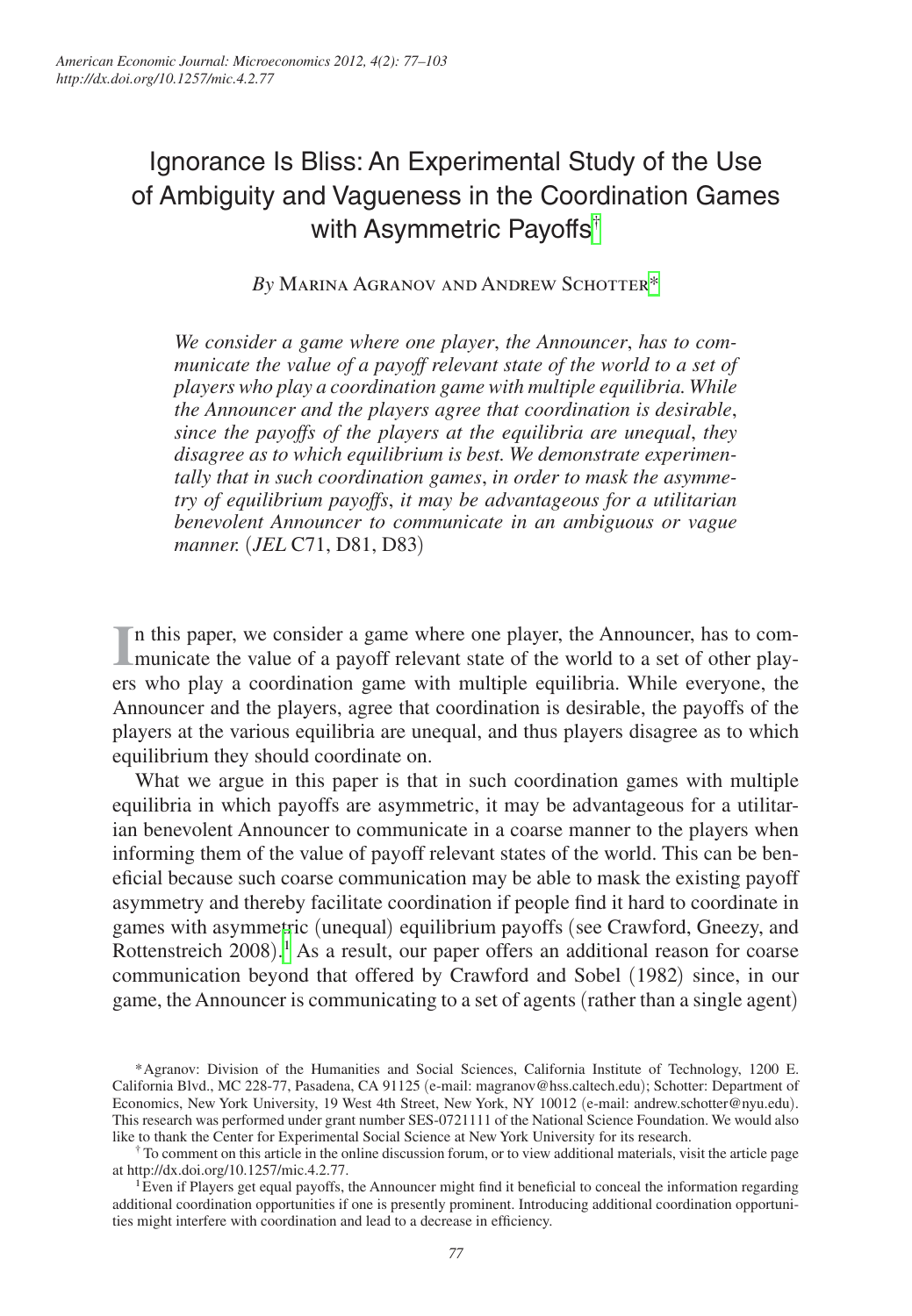|                 | Game 1          | Sears Tower AT&T building |                      | Game 2          | Sears Tower AT&T building |
|-----------------|-----------------|---------------------------|----------------------|-----------------|---------------------------|
| Sears Tower     | 5.5<br>(81%)    | 0, 0<br>(9%)              | Sears Tower<br>(36%) | 5.1, 5<br>(24%) | 0.0                       |
| $AT&T$ building | 0, 0<br>$(9\%)$ | 5.5<br>(1%)               | $AT&T$ building      | 0, 0<br>(24%)   | 5,5.1<br>(16%)            |

Table 1—Coordination Games from Crawford, Gneezy, and Rottenstreich (2008)

who interact strategically once they have received a message from the Announcer. In our setting, then, coarse communication is needed for both strategic and inequality aversion reasons.

To illustrate the problem, consider the two simple coordination games in Table 1, taken from Crawford, Gneezy, and Rottenstreich (2008). The numbers in parentheses report the fraction of time each cell was chosen.

Note two features of these games. First, the labels associated with the strategies are not neutral. For example, if the game is interpreted as having two tourists choose which location to meet at if separated in Chicago (i.e., Schelling 1960), then it is clear that the (Sears, Sears) equilibrium is a more salient location to meet at since that is a well-known landmark, while the AT&T building is not. Second, note that the games differ only in the fact that while all equilibrium payoffs are symmetric and equal in Game 1, in Game 2 the equilibrium payoffs have the typical Battleof-the-Sexes payoff configuration, in which there is asymmetry (albeit extremely small) at the equilibrium for the players.

The interesting thing demonstrated by Crawford, Gneezy, and Rottenstreich (2008) is that, while in the absence of unequal payoffs in Game 1, players are successful in their ability to coordinate on the salient equilibrium (they do so 81 percent of the time and 82 percent overall), even small amounts of asymmetry (as in Game 2) dramatically diminish the power of saliency to help their subjects coordinate (the coordination rate on the salient equilibrium drops to only 36 percent and to 52 percent overall). In other words, the saliency of the strategy label is not strong enough to overcome the equilibrium payoff differences, even though they are quite small. Even slight payoff asymmetry is enough to overcome the usefulness of the focal equilibrium points that Schelling (1960) relied on to solve such coordination problems.

While Crawford, Gneezy, and Rottenstreich (2008) use a level-k analysis to explain these results, the question we ask here is what can be done to help our agents coordinate their actions and restore the power of the saliency to the labels employed? To answer this question we modify the typical sender-receiver cheap-talk game to include three players: an Announcer who observes a payoff relevant state of the world and announces it, and two Players who, upon hearing this announcement, play a coordination game with each other. The Announcer is able to choose the precision with which he communicates by using a more or less coarse information partition. Using a coarse information partition can mask the asymmetry of payoffs and make subjects believe that, on average, they are playing the game with equal payoffs. By doing this, people can go back to using the focal point to improve coordination as they do when the actual payoffs are equal.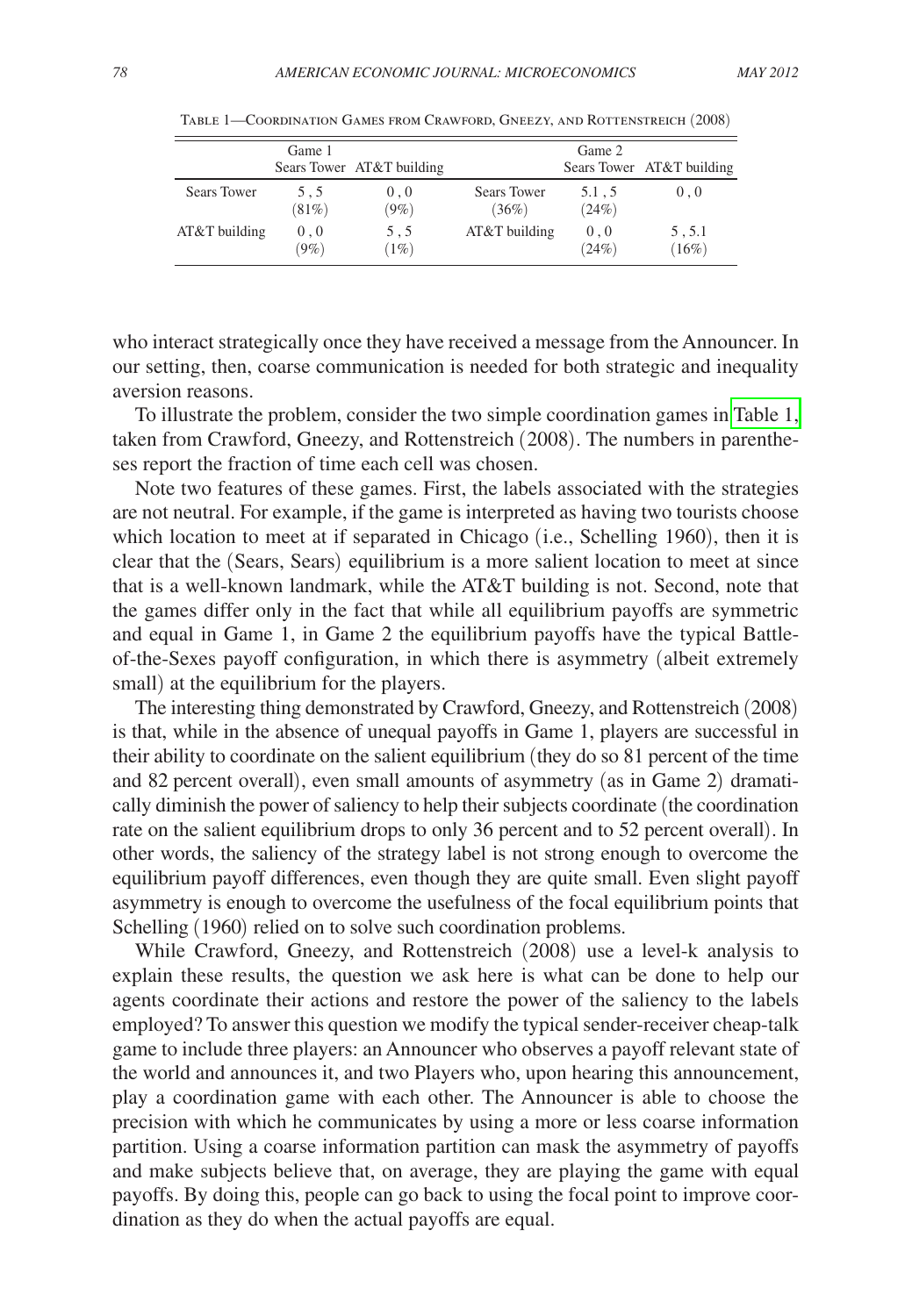In our experiments, we are interested in two related questions. The first focuses on the behavior of our Players and asks how they respond to Announcers using different types of announcement strategies. To answer this question, in some of our treatments (Treatments 1, 2, 3, and 6) we replace the Announcer with a computer who is instructed to use one of two different announcement strategies which vary according to their coarseness. What we demonstrate is that coarseness allows the Announcer to mask the equity concerns in the problem and allows the salient location to reemerge as the focal equilibrium.

In our computerized Announcer treatments, we investigate two types of coarse communication strategies: ambiguous intervals and vague words (natural language). [2](#page-2-0) We compare their performance with a third communication strategy that fully reveals the payoffs of the game being played (truthful values). Ambiguous intervals achieve significantly higher coordination rates than the truthful values thereby determining that even when everyone, the Announcer and the players, agree that coordination is desirable, it may still be beneficial to make communication ambiguous. While the benefits of being vague are never as high as those associated with being ambiguous, our results do indicate that we lose relatively little by communicating in a vague manner (once subjects converge on the meaning of the words used). This is significant because it may indicate that our daily use of natural language is not necessarily efficiency decreasing.

After establishing the power of using coarse information we study its limitations. Our results indicate that the symmetry in expected payoffs triggers the use of focal points when coarse strategies are used. If, however, ambiguous or vague strategies leave even a minute amount of expected payoff asymmetry, then words (intervals) lose their beneficial aspects and we are right back where we started.

Our second question shifts our focus from the Players to the Announcers and, in a separate set of treatments, we replace the computerized Announcer with real human subjects. Here we ask whether ordinary subjects are capable of discovering how to optimally manipulate vagueness to their advantage and whether the substitution of real Announcers decreases the welfare achieved by the subjects.<sup>3</sup> What we find is that real human subjects are impressively creative in devising announcement strategies both when they are left free to do so (Treatment 5) and when they are restricted in the vocabulary they can use (Treatment 4). Overall, we find that a significant proportion of the subjects acting as senders (40 percent in Treatment 4 and 58 percent in Treatment 5) recognize the benefits of being vague and transmit the private information available to them in a coarse (vague) manner.

Our paper contributes to the growing experimental literature that investigates Schelling's (1960) idea of focal points in the context of pure coordination games. The first experimental study on this topic is Mehta, Starmer, and Sugden (1994a, 1994b), in which the authors show that labeling strategies using words or pictures can generate a much higher coordination rate than random play would suggest. In

<span id="page-2-0"></span><sup>&</sup>lt;sup>2</sup>We use Fine (1975) to define the notion of ambiguous and vague statements. According to Fine (1975), ambiguous statements are the ones that have multiple meanings, while vague statements may be deficient in meaning unless one knows exactly where the boundaries between words lie.<br><sup>3</sup>See also Agranov and Schotter (2011) for a discussion of communication strategies used by human Announcers

<span id="page-2-1"></span>in a different Announcement Game.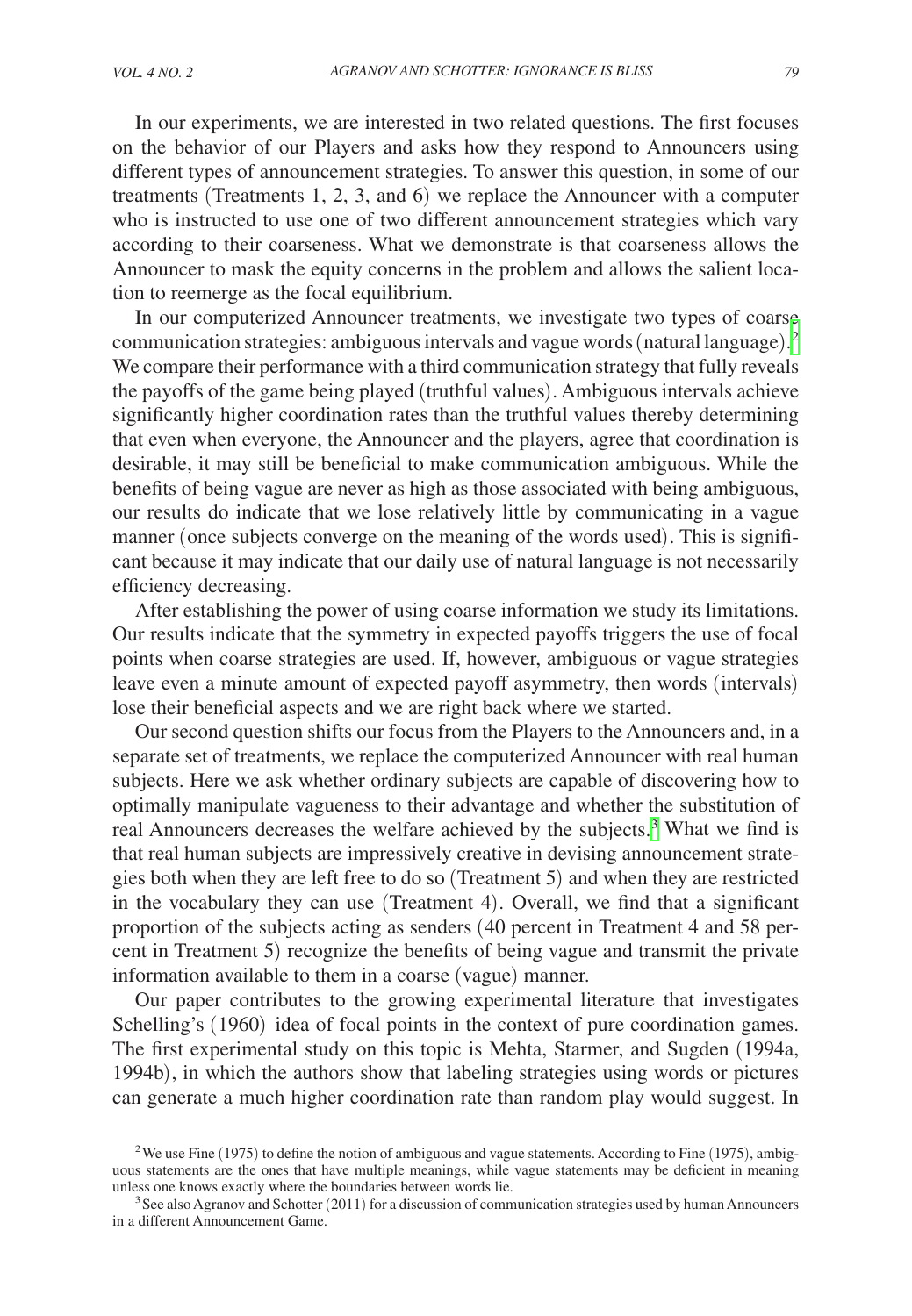other words, players make beneficial use of the familiar labels of strategies. Blume and Gneezy (2000) examine the role of endogenous focal points in pure coordination games that lack a common description. Bosch-Domènech and Vriend (2008) show that a focal point that is itself not a Nash equilibrium and is Pareto dominated by all Nash equilibria, may still attract the players' choices. Dugar and Shahriar (2009) analyze the effectiveness of label-based focal points in Pareto-ranked coordination games. Bardsley et al. (2010) design an experiment to distinguish between two alternative explanations (cognitive hierarchy theory and the theory of team reasoning) of how players use focal points to select equilibria in one-shot coordination games. Bacharach and Bernasconi (1997) test experimentally the variable frame theory, according to which different subjects perceive objects of choice differently. In their experiment, objects vary in characteristics such as shape, color, and size, and while differences in some characteristics are easy to spot right away, others require subjects to "notice" them, which is more a matter of psychological perception than mathematical logic. The recent paper by Blume and Gneezy (2010) studies coordination games in which sophisticated players can arrive at the unique choice by using logical inferences. Authors carefully control for nonpayoff-related symmetries and find that players play differently against themselves than against other player.<sup>4</sup>

Our paper is also related to the literature that explores the ways to improve coordination in the Battle-of-the-Sexes games. The experimental literature has suggested several methods that can increase coordination rates in such games, for example: pre-play communication, the order of play and the presence of an outside option. Cooper et al. (1989) report that the coordination rate increases from 48 percent without communication to 95 percent with one-way pre-play communication and to 55 percent with two-way communication (see also Costa-Gomez 2002 for the interpretation of the experimental results of Cooper et al. 1989). Muller and Sadanand (2003) investigate the effects of order-of-play in the Battle-of-the-Sexes games and find that knowledge of the order of play affects the strategies chosen by participants and outcomes.<sup>5</sup> Cooper et al.  $(1993)$  study the game in which one of the two players has a choice between playing a Battle-of-the-Sexes game or instead receiving a predetermined payoff. They find limited support for the forward induction argument, according to which choosing to play the game is a signal about intended action.

Finally, our paper also relates to the literature that studies vagueness property of language. Lipman (2009) argues that one needs a model of bounded rationality to explain the use of vague terms in natural language. Blume and Board (2009) and De Jaegher (2003) show that communication with a vague language may mitigate conflict and thus increase welfare. Finally, Serra-Garcia, van Damme, and Potters (2011) experimentally study communication between leaders and followers in sequential public good games. They find that in some states of the world the leader

<span id="page-3-0"></span><sup>4</sup>The game we study in this paper differs from the ones studied by Bacharach and Bernasconi (1997) and by Blume and Gneezy (2010) in that there is no ambiguity about the focal point: Empire State Building is an obvious focal point in our coordination game.

<span id="page-3-1"></span> ${}^5$ In Muller and Sadanand (2003), in the treatment in which a second-mover is not informed about the choice of the first-mover, subjects play the equilibrium in which the first-mover gets a higher payoff about 70 percent of the time. In the treatment in which the second-mover observes the choice of the first-mover they do that 87.5 percent of the time. These fractions represent a significant improvement in coordination rates compared to the cases where play is simultaneous (47 percent).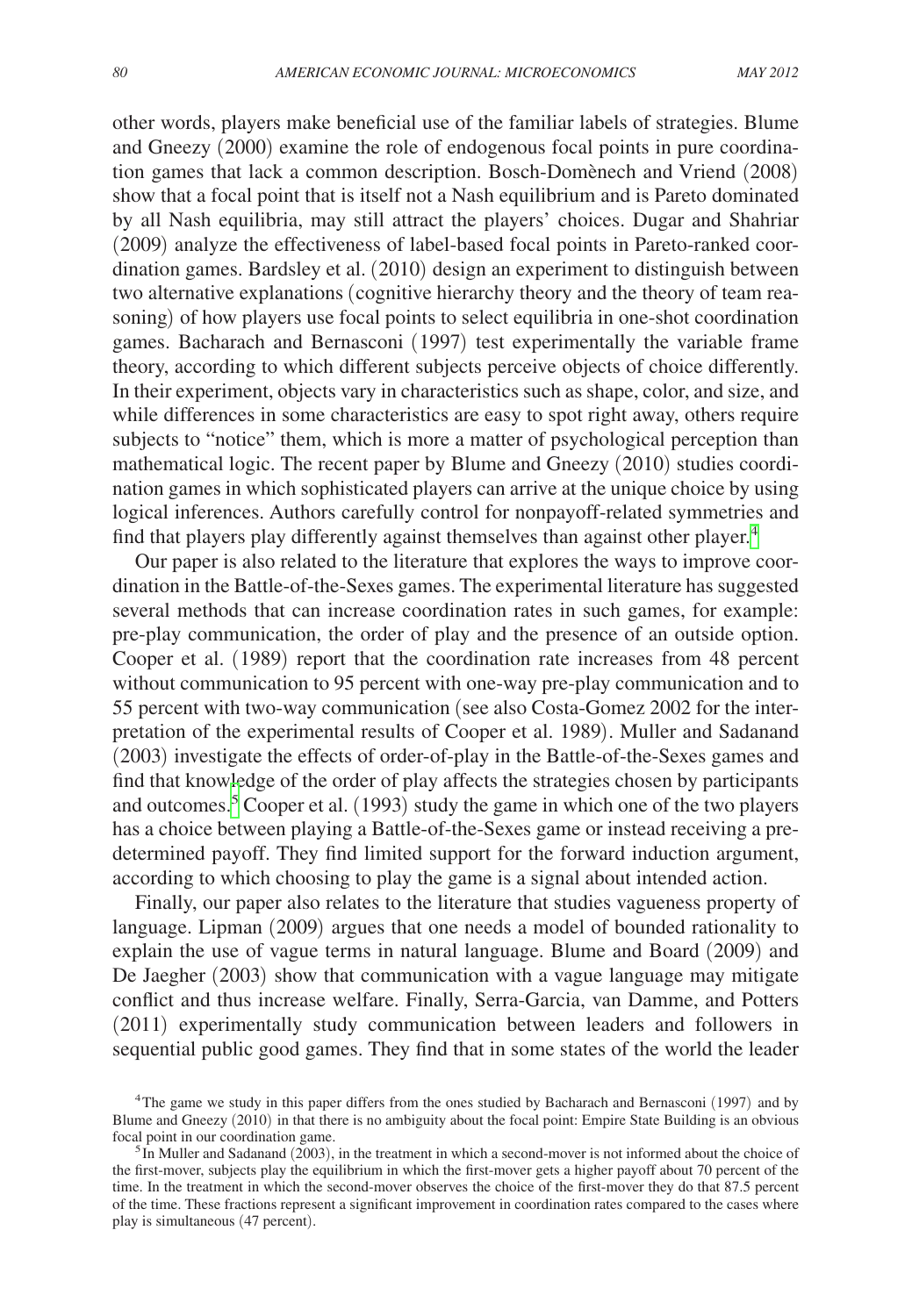<span id="page-4-0"></span>has an incentive to lie to the follower about the state of the world. Using vague messages however, allows the leader to avoid lying. The authors document that when leaders are forced to be precise they lie in an optimal manner. When vague messages are allowed, leaders fail to optimally use them.

In this paper we will proceed as follows. In Section I we will describe the setup of the game. In Section II we describe the design of our experiments. In Section III we state our hypotheses and in Section IV we present the results. Section V offers some conclusions.

#### **I. Setup**

Consider the following "Announcement Game" (see Agranov and Schotter 2011) played by three players: an Announcer  $(A)$  and two Players  $P_1$  and  $P_2$ . In this game the first move is made by nature who randomly picks the value of a payoff relevant random variable, *x*—the State of Nature—from a known set of integers using a commonly known prior distribution *F*[⋅] which, for our purposes here, will be assumed to be uniform. After *x* is realized, the Announcer privately observes its value and makes a public announcement, *m*, which is commonly heard by the two Players in the game. Once an announcement about  $x$  is made, the Players are engaged in the finite simultaneous-move  $2 \times 2$  game,  $\Gamma(x)$ , whose payoffs depend on the true value of *x*. The payoff of the Announcer is equal to the sum of the Players' payoffs; that is, the Announcer represents a benevolent planner in this game whose interests are to foster coordination.

In the experiment that follows, the game is phrased as a coordination game where the goal is to meet one's partner in either one of two places in New York City: the Empire State Building (ES) or the AXA building (AXA). They choose one of their two actions and payoffs are then determined. The game they play,  $\Gamma(x)$ , appears in [Table 2.](#page-5-0)

Moreover, as we stated in the Introduction, in some treatments the announcer is a computer while in others it is a human subject. That is, in the computerized announcer treatment, after the value of  $x$  is drawn from the specified distribution, the computer makes an announcement describing the value of *x* according to one of the three communication strategies programmed by the software. We will discuss later which communication strategies were used by the computerized and real Announcers and what information was given to the subjects in each treatment.

Note that in the game  $\Gamma(x)$  the payoffs depend on the value of *x* realized. As *x* varies over the set  $\{1,2,3,4\}$  we see  $\Gamma(x)$  vary over the following four games in [Table 3.](#page-5-0)

When  $x$  takes on the value of 1, 2, or 3 the game defined has the structure of a Battle-of-the-Sexes game while when  $x = 4$  there is a unique Pareto optimal equilibrium. We included the  $\Gamma(4)$  game only for technical purposes and hence will not spend much time discussing it.<sup>[6](#page-4-1)</sup> Our main interest is in games  $\Gamma(1) - \Gamma(3)$ . In these games

<span id="page-4-1"></span><sup>6</sup>The reason we included Γ(4) in the design was the following. Imagine the game described above where *x* takes on only values 1, 2, or 3 with equal chances. In that game, the Announcer who is aware of the coordination problem in games with asymmetric payoffs (see Crawford, Gneezy, and Rottenstreich 2008) would not announce anything upon learning the state of the world, because making any informative announcement will lead to inefficient miscoordination due to asymmetry in payoffs. Hence in such setting there is no place to distinguish between ambiguity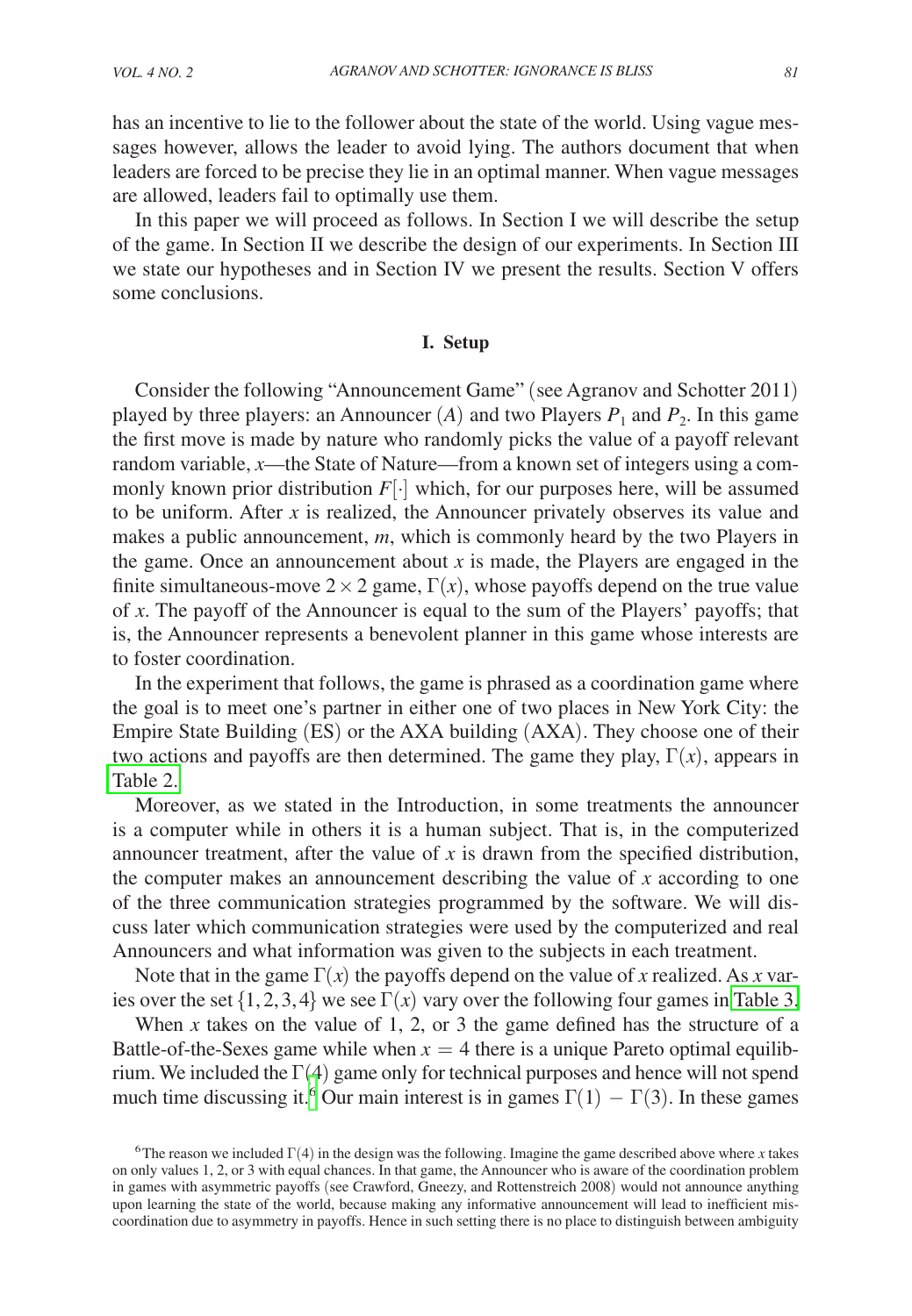<span id="page-5-0"></span>

|     | $\cdots$ = $\cdots$ = $\cdots$ = $\cdots$ |                    |
|-----|-------------------------------------------|--------------------|
|     | ES                                        | AXA                |
| ES  | $4x + 1, x + 7$                           | 0, 0               |
| AXA | 0, 0 if $x < 4$<br>25, 25 if $x = 4$      | $x + 7$ , $4x + 1$ |

Table 2—The Game Γ(*x*)

TABLE 3—THE GAMES  $\Gamma(1)$ ,  $\Gamma(2)$ ,  $\Gamma(3)$ , AND  $\Gamma(4)$ 

|            | The Game $\Gamma(1)$<br>ES | AXA        |            | The Game $\Gamma(2)$<br>ES | AXA        |
|------------|----------------------------|------------|------------|----------------------------|------------|
| ES         | 5, 8                       | 0, 0       | ES         | 9, 9                       | 0, 0       |
| <b>AXA</b> | 0, 0                       | 8.5        | <b>AXA</b> | 0, 0                       | 9.9        |
|            | The Game $\Gamma(3)$       |            |            | The Game $\Gamma(4)$       |            |
|            | ES                         | <b>AXA</b> |            | ES                         | <b>AXA</b> |
| ES         | 13, 10                     | 0, 0       | ES         | 17, 11                     | 0, 0       |
| <b>AXA</b> | 0, 0                       | 10, 13     | <b>AXA</b> | 25, 25                     | 11, 17     |

notice that only in the middle game, where  $x = 2$ , are the equilibrium payoffs equal so if the players knew that  $x = 2$ , while the players still face a game with two equilibria, the payoffs at those equilibria would be the same so no equity issues exist. Moreover, the strategies are labeled in a particular way so that one meeting place is focal, the Empire State Building, while the other is not, the AXA building. We do this because as Crawford, Gneezy, and Rottenstreich (2008) have demonstrated, when there are no payoffs asymmetry (equity concerns), players are easily able to coordinate around the focal equilibrium and choose Empire State. However, as we have seen above, they also demonstrate that even the slightest introduction of payoff asymmetry leads people to ignore the salience of the focal equilibrium and have trouble coordinating. When  $x = 1$  or  $x = 3$ , the asymmetry issue raises its head and a tension arises as to which equilibrium strategy to choose. Such tensions have been shown to inhibit equilibrium coordination as we have seen in the Crawford, Gneezy, and Rottenstreich (2008) results above and Cooper et al. (1993).

#### A. *How Coarse Information Can Enhance Coordination*

We start by demonstrating that transmitting the value of *x* using a coarse partition allows the Announcer to mask the payoff asymmetry in the Announcement game described above and allows the salient location to reemerge as the focal equilibrium. The idea is to make the Players think that *on average* they are playing the game with symmetric payoffs, in which case they can go back to using the focal point to improve coordination as they do when the actual payoffs are symmetric.

and vagueness. The existence of  $x = 4$  makes the game more interesting and the role of the Announcer relevant, as he/she is faced with the question of how to partially transmit the information about *x* in order to separate between games with multiple  $(x < 4)$  and unique  $(x = 4)$  equilibria and also to avoid mis-coordination due to the asymmetric payoffs when *x* < 4.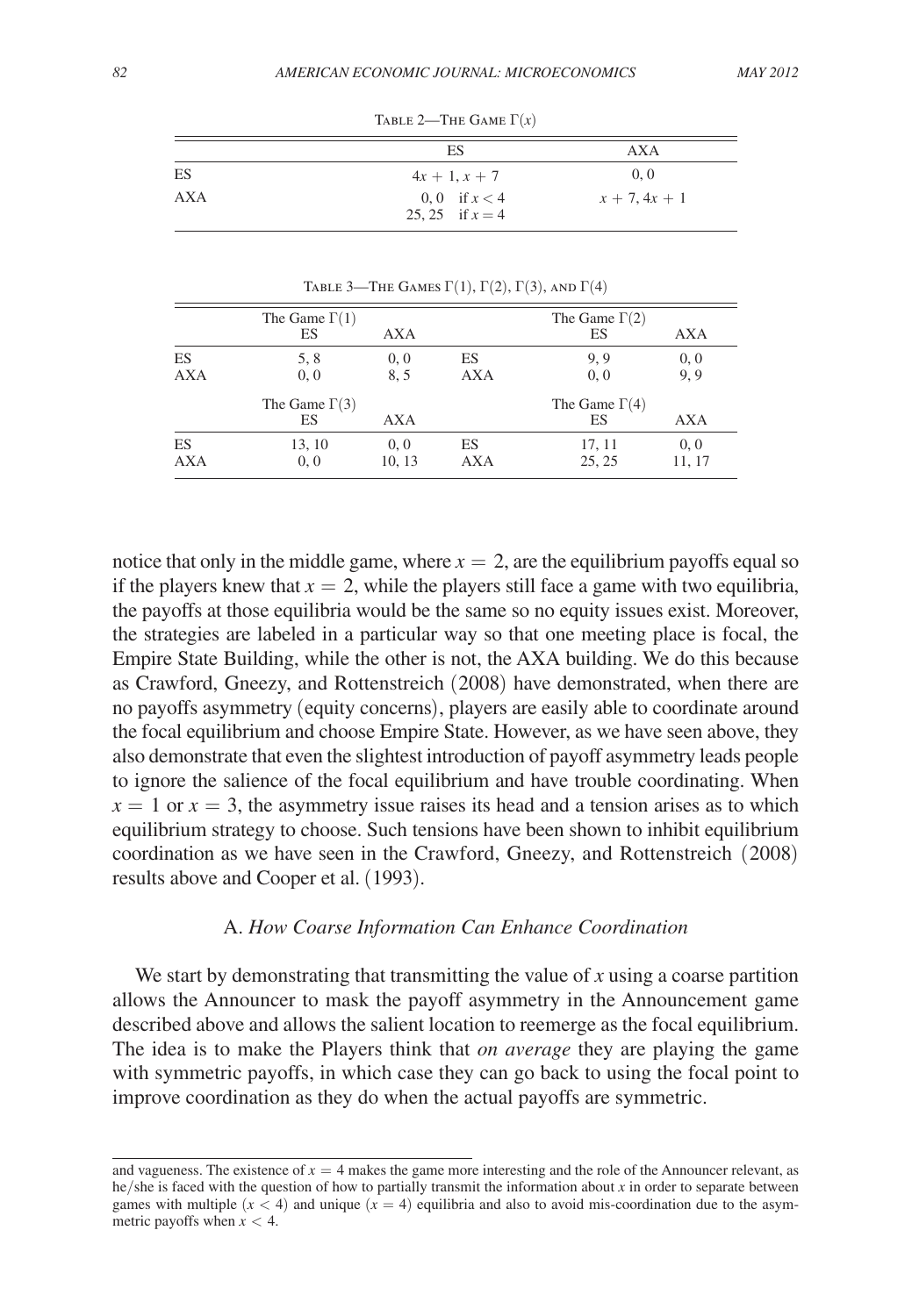Consider the following communication strategy of the Announcer, which we will call an Intervals strategy. According to this strategy the Announcer would announce "*x* is 1, 2, or 3" if in fact  $x \in \{1, 2, 3\}$ , or "*x* is 4" if  $x = 4$ . Note that when the former announcement is made, the expected value of *x* is 2 and so, on average, the Players can expect to be playing  $\Gamma(2)$  whose equilibria yield a payoff of 9 to each Player. Playing Γ(2) does not solve the coordination problem for the subjects since there are still two equilibria, but it does give them a common interest in coordinating since there are no equity concerns raised by the asymmetry in payoffs. We would therefore expect the Players to coordinate on the Empire State Building since it is focal.

The Intervals strategy described here is not the only coarse communication strategy that can mask the payoffs asymmetry. Consider, for example, the following Words strategy: "*x* is low" is announced when  $x \in \{1, 2, 3\}$  and "*x* is high" is announced when  $x = 4$ . This Words strategy is similar to the Intervals strategy except instead of announcing a sub-interval into which *x* falls, the Announcer uses words (natural language) from a pre-selected vocabulary. The difference between using words (i.e., "*x* is low" and "*x* is high") instead of intervals (i.e., "*x* is 1, 2, or  $3$ " and " $x$  is  $4$ ") is the difference between an attempt to be vague instead of ambiguous. According to Fine (1975) a statement is vague if it is deficient in meaning while it is ambiguous if it lacks a unique interpretation. In our case, a statement "*x* is 1, 2, or 3" is ambiguous because it does not have a unique meaning, i.e., *x* could be one of three values, while a statement that "*x* is low" has no meaning at all because we have no idea of where the boundary between one potential word used starts and another ends. For example, if a two word vocabulary, "low" and "high" is used, stating that *x* was "low" tells us nothing unless we know where the dividing line is between "low" and "high."

Of course once subjects reach a common understanding of the cutoff point between the words "low" and "high," the words become identical to the ambiguous intervals, due to Fine's (1975) definition.

In the computerized Announcer treatments that follow, we will compare the performance of the three types of communication strategies used by the computerized Announcer:

- • the **Values** strategy according to which the computer truthfully reports the true value of *x* drawn at the beginning of the game;
- $\bullet$  the **Intervals** strategy according to which the computer announces " $\dot{x}$  is 1, 2, or 3" when  $x \in \{1, 2, 3\}$  and "*x* is 4" when  $x = 4$ ; and
- the **Words** strategy according to which the computer announces " $x$  is low" when  $x \in \{1, 2, 3\}$  and "*x* is high" when  $x = 4$ .

If we can demonstrate that our three person society achieves higher payoffs when coarse communication strategies (such as intervals or words) are used than when true values are used, and if we link the poor performance in the true Values treatment to the payoffs asymmetry, then we think we have demonstrated a rationale for using coarse information even when everyone, the Announcer and the players, agree that coordination is desirable.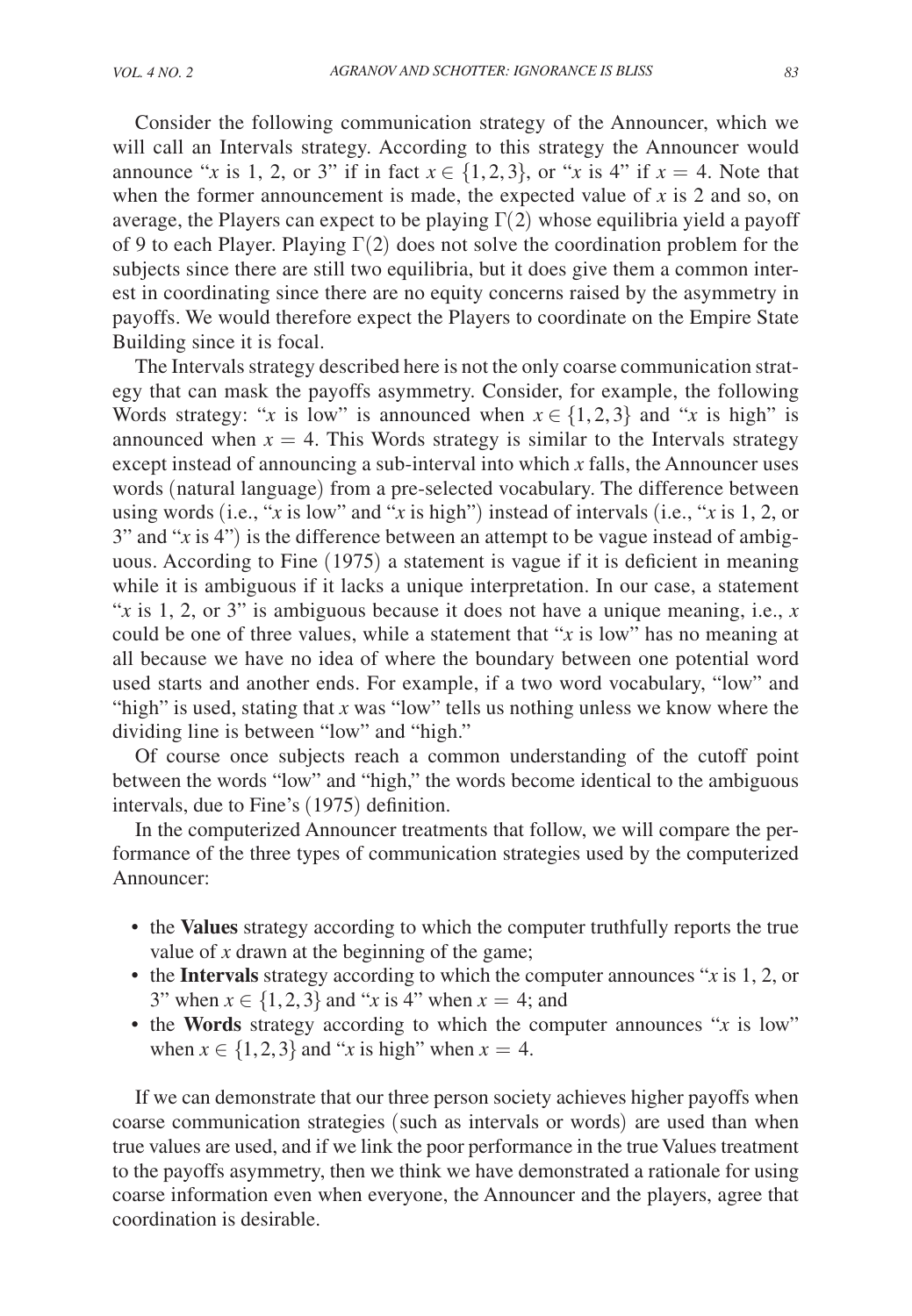#### B. *Real Announcers*

<span id="page-7-0"></span>Our computerized treatments focus on the behavior of the Players and their ability to coordinate given pre-determined (and optimal) computerized (word and interval) announcement strategies. The idea behind the computerized treatments is that in the real world Announcers are likely to be sophisticated institutional agents who should be capable of employing the optimal degree of vagueness or ambiguity. The obvious question is whether "normal people" functioning as Announcers would be capable of figuring out how to communicate in a sophisticated manner. To investigate this question we run two treatments with real announcers where they are limited in the vocabulary we allow them to use. In one treatment (Treatment 4) our laboratory announcers are only able to announce values to describe the values of *x* they observe. In other words, they are allowed to make statements such as "*x* is 2" or "*x* is 4." In Treatment 5, on the other hand, they are capable of announcing that *x* is one of any combination of values. For example, in Treatment 5 an announcer can announce " $x$  is 1 or 2" or " $x$  is 1, 2, or 3," etc.

Note that while the vocabulary in Treatment 4 appears to be restrictive, it is actually at least as flexible as the word strategy used by our computerized Announcers since a strategy of announcing say " $x$  is 1" whenever  $x$  is 1, 2, or 3, and " $x$  is 4" when *x* is 4 is equivalent to an optimal Words strategy where "*x* is 1" replaces "*x* is low" and "*x* is 4" replaces "*x* is high." Likewise our vocabulary in Treatment 5 can easily replicate an interval strategy as described before.

As a result, the vocabularies available to our subjects permit a considerable amount of strategic flexibility and our goal in running Treatment 4 and 5 is to see how creative subjects are in discovering the optimal way to use them.

### C. *Limitations of Coarse Information*

After establishing the power of using coarse information we study its limitations. We will address the following questions: What is the necessary condition for coarse information to facilitate coordination? What property of coarse information triggers the use of the focal points?

There are two possible explanations for why the Intervals or the Words strategies discussed in the previous section may help coordination. The first explanation suggests that it is the uncertainty about the game being played that triggers the use of focal points. In other words, when the Players observe message "*x* is 1, 2, or 3" or "*x* is low," they know that they are playing one of three possible games, but they don't know which one. One might hypothesize that in this circumstance, Players resort to playing the focal equilibrium as it is the only common feature in all three games, each of which is a candidate for the actual game being played. The second explanation attributes the use of the focal strategies to the equity of the expected payoffs that the Players face when the Announcer reports " $x$  is 1, 2, or 3" or " $x$  is low." Indeed, when " $x$  is 1, 2, or 3" or " $x$  is low" is reported, the Players may correctly anticipate that *on average* they are playing the game with symmetric payoffs. In other words, the labels of the strategies become prominent only when actual or expected payoffs of both Players in both equilibria are symmetric.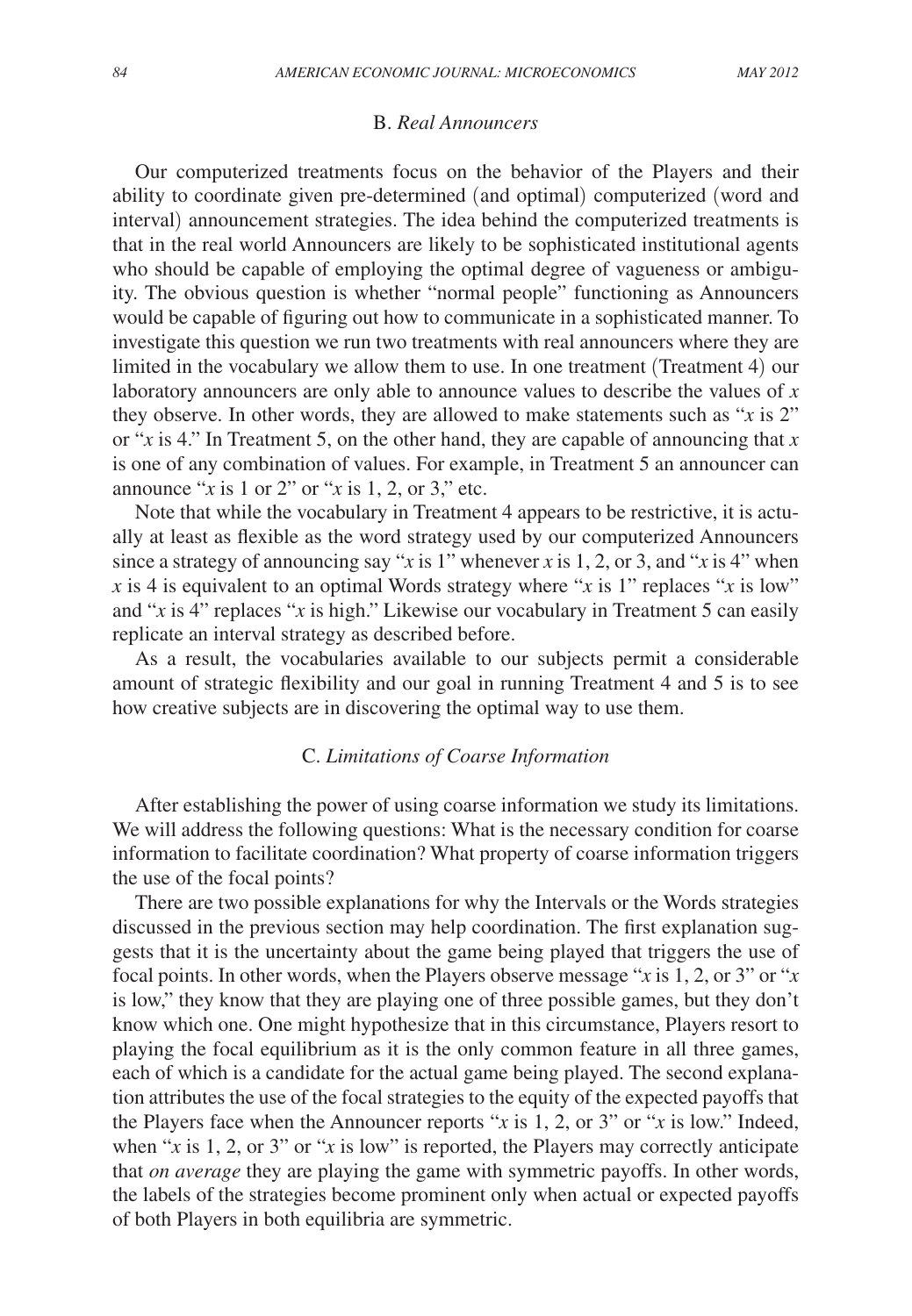<span id="page-8-0"></span>

|            | $I$ ABLE $+$ $\rightarrow$ $I$ HE UAME $I$ ( $\rightarrow$ $\bullet$ ) |            |
|------------|------------------------------------------------------------------------|------------|
|            | ES                                                                     | AXA        |
| ES         | 50/6, 53/6                                                             | 0, 0       |
| <b>AXA</b> | 0, 0                                                                   | 53/6, 50/6 |

TABLE  $A = True$  GAME  $\Gamma(11/6)$ 

To distinguish the two proposed mechanisms, we study a modification of the Announcement Game described above, in which everything is the same except *x* takes values  $\{1, 3/2, 3, 4\}$  with equal probabilities instead of  $\{1, 2, 3, 4\}$ . In this modified game, when the computerized Announcer reports " $x$  is 1,  $\frac{3}{2}$ , or 3" the Players can expect to play the game shown in Table 4.

In other words, using a coarse partition to report the value of *x* does not eliminate asymmetry in expected terms: the Players are still faced with the multiple-equilibria game in which they get unequal expected payoffs at the various equilibria. If the uncertainty about the game being played is what triggers the use of the focal point, then we should observe similar coordination rates on the (ES,ES) equilibrium when " $x$  is low" is reported in both the Words and the Words $_{\text{modified}}$  treatments. If, however, focal points are triggered only when Players face a game with symmetric expected payoffs, then after the announcement " $x$  is low," the  $(ES, ES)$  equilibrium will be played less often in the Wordsmodified treatment compared with the Words treatment.

#### **II. Experimental Procedures and Design**

All of the treatments were run at the laboratory of the Center for Experimental Social Science (CESS) at New York University. In total 279 subjects participated, drawn from the general undergraduate population in the university by e-mail solicitations. Each treatment lasted approximately 1 hour and average payoffs were \$25.

In all treatments, subjects arrived at the lab and were divided into groups of two or three depending on whether the Announcer was real or computerized in the treatment they performed. Those subjects designated as Players were assigned to be either Player 1 or Player 2. The role of the Announcer was performed either by a computer (Treatments 1–3 and 6) or by a third subject (Treatments 4–5). If the Announcer was computerized the computer would transmit the value of *x* in either a vague, ambiguous, or precise manner. The identity of the subjects they were paired with was not known to the subjects. Each session was performed with a set of different subjects.

Let us concentrate on the computerized treatments first. In all these treatments, a strangers protocol was used so after each round of the 40 round experiment subjects were randomly allocated a new pair member.<sup>[7](#page-8-1)</sup> All four treatments with computerized Announcers consisted of two parts. In the Values-Intervals experiment the subjects first engaged in the  $\Gamma(x)$  game for 20 rounds during which time the computerized

<span id="page-8-1"></span><sup>7</sup>Subjects were paid based on the total amount of tokens earned on all rounds of the experiment, which was converted into US dollars using the rate 20 tokens  $= $1$ . In addition, subjects received \$5 participation fee for completing the experiment.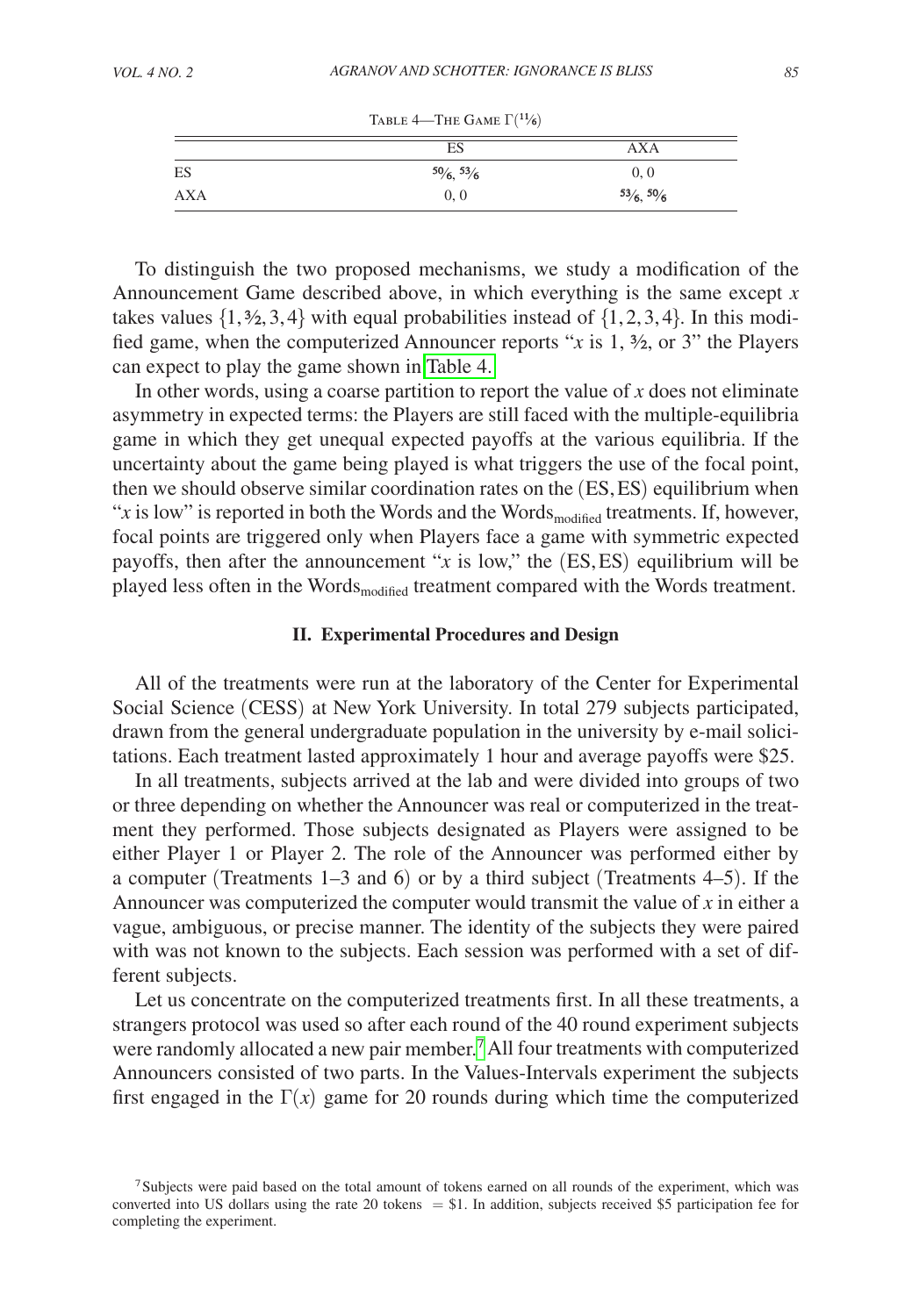Announcer announced the true value of  $x$  before each round.<sup>[8](#page-9-0)</sup> This was done to allow us to see how well people were able to coordinate when they saw the actual game they were playing complete with its inequitable equilibria (at least when  $x \neq 2$ ). After playing this game 20 times, the subjects then played  $\Gamma(x)$  but this time the Announcer used an interval strategy to communicate. In this strategy the Announcer would either announce "*x* is 1, 2, or 3" if in fact  $x \in \{1, 2, 3\}$ , or  $x = 4$  otherwise. This strategy of the Announcer was common knowledge amongst the subjects and at the end of each round subjects learned the actual value of *x*. [9](#page-9-1)

In the Intervals-Values experiment everything was the same as in the Values-Interval experiment except for the order of the announcement strategies used by the computerized Announcer. Subjects first played the game in which the Announcer used the interval strategy described above for 20 rounds they played the game in which the true value of *x* was announced before each round for 20 rounds. This treatment was done to investigate whether there is an order effect for treatments.

The Values-Words experiment was identical to the Values-Intervals experiment except for the fact that instead of using interval strategies in the second 20 rounds, the computerized Announcer used words as a communication device. Here the announcement strategy was to announce "*x* is low" if  $x \in \{1,2,3\}$  and "*x* is high" if  $x = 4$ . This strategy was not known to the subjects so they had to figure out the vocabulary of the Announcer, but they did know that he was using a fixed language which did not vary during the treatment. As before, at the end of each round subjects learned the actual value of *x*.

Our two Human-Announcer treatments were identical to our computerized ones except for the fact that the computerized Announcer was replaced with a real human subject whose task was to announce the value of *x* to two other Players after observing it. Subjects that participated in this treatment were randomly divided into groups of three. One of the subjects in each group was assigned to be an Announcer and the other two subjects were assigned to be Players 1 and 2. Subjects stayed in the same groups and kept the same roles for the whole duration of the treatment. At the beginning of each round, the Announcer observed the value of x drawn by the computer from the set  $\{1, 2, 3, 4\}$  and chose what announcement to make to Players 1 and 2 as described above. In Treatment 4 the strategy space of the Announcer was restricted in that the Announcer could report a single value of *x* to the other Players. Hence, an announcement "*x* is 3" or "*x* is 2" could be made but not more complicated statements such as "*x* is 2 or 3" or "*x* is 1, 2, or 3." After hearing the announcement the Players played the game  $\Gamma(x)$ . At the end of each round, all subjects learned the true value of *x*, the announced value of *x*, as well as their payoffs. While this strategy space appears to be restrictive, as we will see later, it actually allowed for a wide variety of strategies on the part of the Announcer allowing him, to replicate the word strategies used by the computerized Announcers discussed above.

In Treatment 5 we allowed our human announcers a larger vocabulary by allowing them to make compound statements where they could use any combination of

<span id="page-9-1"></span><span id="page-9-0"></span>

<sup>&</sup>lt;sup>8</sup>The value of *x* was drawn independently in each session, in each round and for each pair. 9The complete instructions for the Values-Intervals experiment are presented in online Appendix A.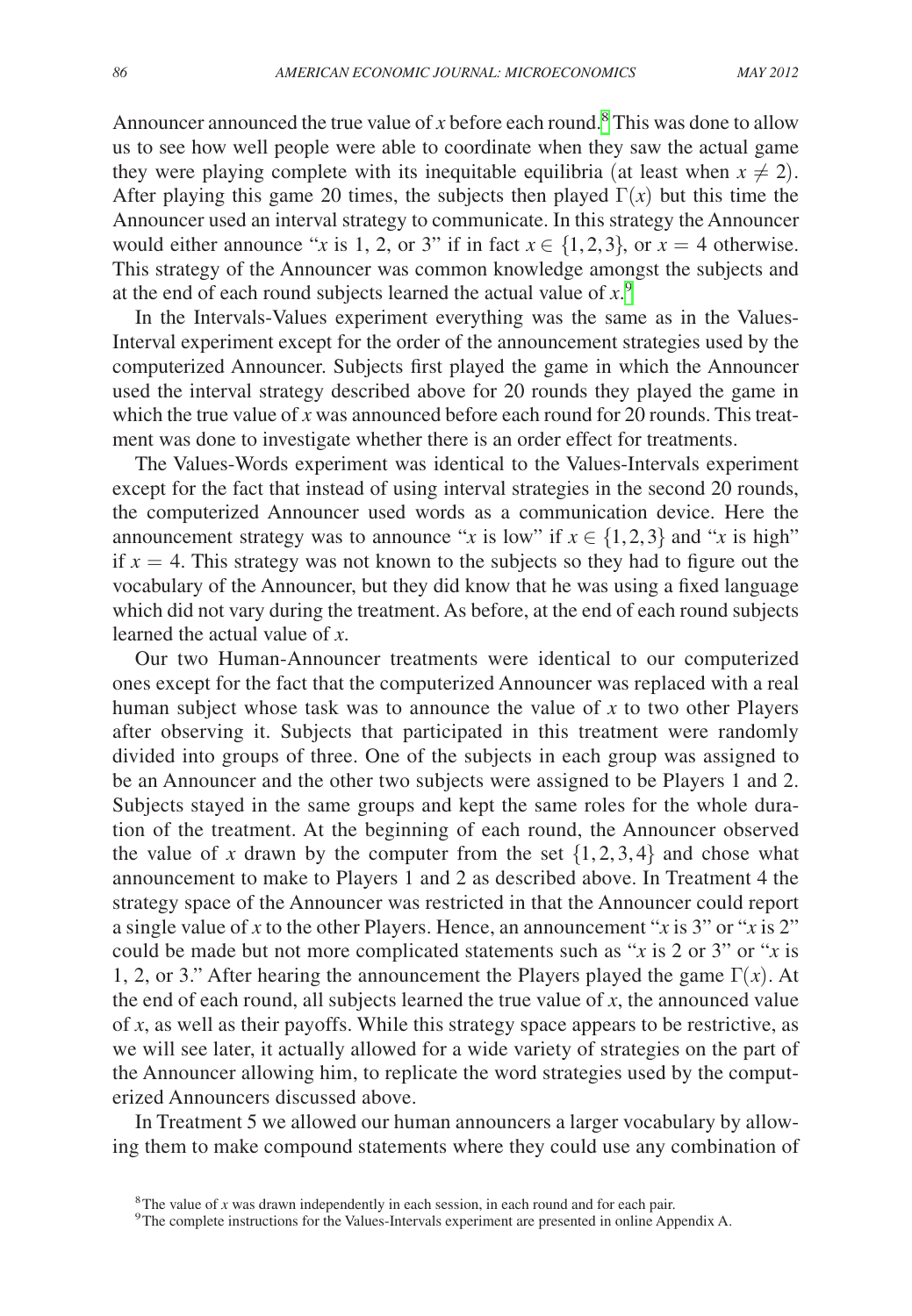<span id="page-10-0"></span>values in their announcements such as " $x$  is 2 or 3" or " $x$  is 1, 2, or 3" etc. We ran these treatments to study whether we can expect human Announcers to opt for the coarse communication strategy anticipating that this strategy could enhance coordination by masking payoff asymmetries. We ran Treatment 5 to see if allowing greater strategic freedom on the part of the Announcer could enhance the welfare of our subjects.

The reason we used fixed matching in the human Announcers treatments is that subjects have to establish the convention of what the announcements mean in order to have a shot at reaching coordination when hearing those announcements. If one constantly changes players and announcers, it becomes extremely hard to interpret and learn the meaning of the announcements made. Moreover, as we see in our data, different Announcers used different announcement strategies, the performance of which would be hard to assess if we were to implement a random matching design. While repeated game behavior is a legitimate concern when fixed matching is used, in our results we do not see that such behavior played any significant role.

To test the limits of course communication, we also run the Values-Words modified experiment, which was identical to the Values-Words experiment except that *x*—the State of Nature—took values  $\{1, 3/2, 3, 4\}$  with equal probability instead of {1,2,3,4}. In the first 20 rounds of this treatment the true value of *x* was announced before each round and in the last 20 rounds the following Words strategy was used to communicate value of *x*: "*x* is low" if  $x \in \{1, 3/2, 3\}$  and "*x* is high" if  $x = 4$ .<sup>[10](#page-10-1)</sup>

Our experimental design is summarized in [Table 5.](#page-11-0)

For the analysis of the experimental data, we will often refer to the six treatments: Values, Intervals, Words, Words<sub>modified</sub>, Restricted, and Unrestricted Human Announcers treatments.

#### **III. Hypotheses**

Given our discussion above we can define a set of hypotheses that can be tested using the data generated by our experiment. We will first state the hypotheses related to our Computerized-Announcer treatments (Treatments 1–3) and then our Human-Announcer treatments (Treatments 4 and 5). Hypothesis 7 returns to the Computerized-Announcer treatment (Treatment 6) to investigate the impact of asymmetric payments in the "modified game."

**Computerized-Announcers Hypotheses:** We use the Values treatment to replicate the results of Crawford, Gneezy, and Rottenstreich (2008). In their paper they demonstrate that when no equity concerns exist and some strategy is made focal by labeling (as in our Empire State Building strategy) then subjects are capable of using the focal strategy as a coordination device. In our experiment this implies that when  $x = 2$  we should see far more successful coordination on the  $(ES, ES)$ 

<span id="page-10-1"></span><sup>&</sup>lt;sup>10</sup>In the Values-Words modified treatment, as well as in any other treatment, subjects were not told the expected value of *x* and had no access to calculators or computational aids. There was a technical problem with one of the sessions in this treatment. This is why we have only 18 rounds in the values part of one of the sessions as opposed to 20 rounds.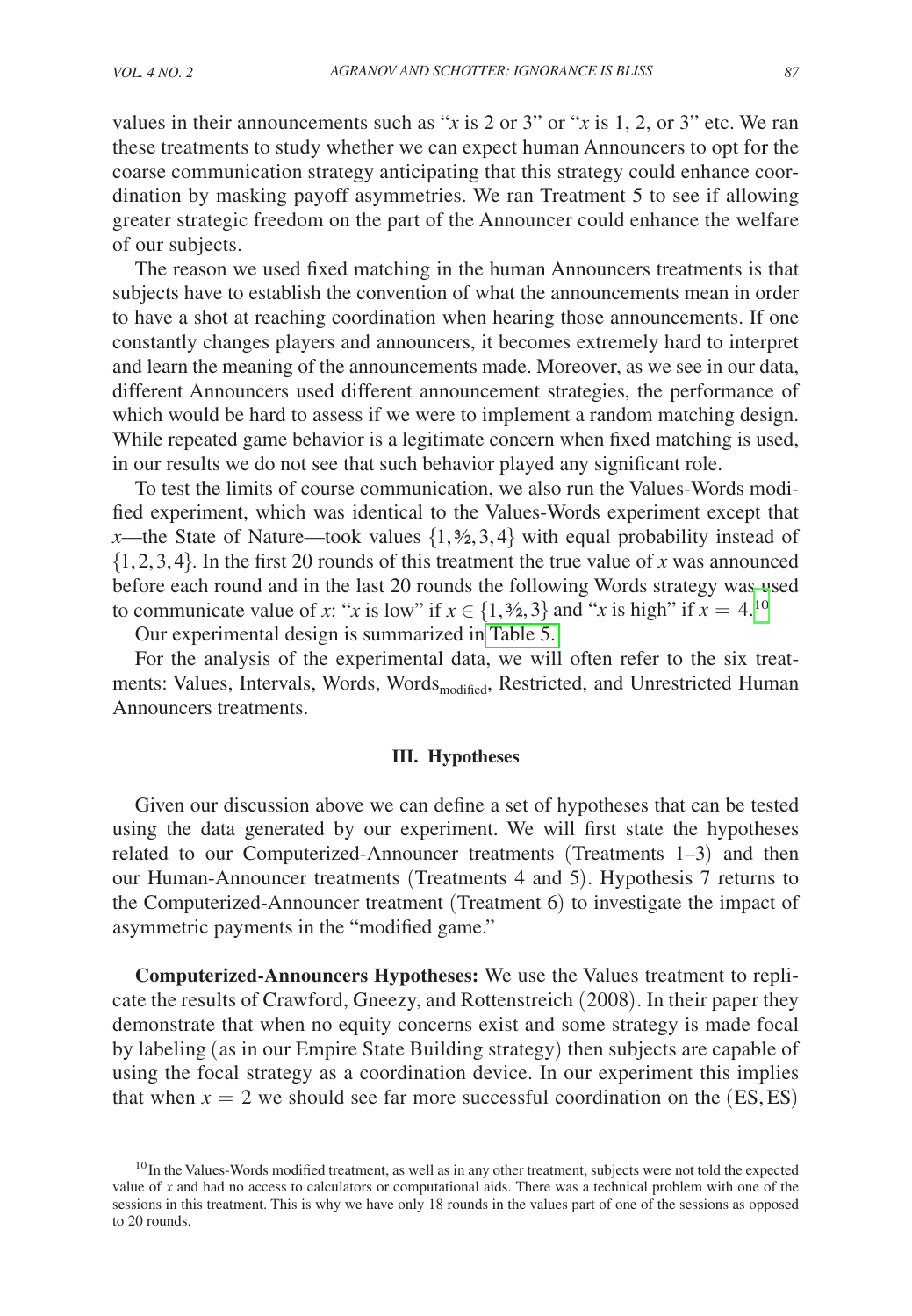<span id="page-11-0"></span>

| Treatment ( $#$ of sessions)                                     | State of nature          | Sequence                                                                                                                          | Announcer     | $#$ of subjects |
|------------------------------------------------------------------|--------------------------|-----------------------------------------------------------------------------------------------------------------------------------|---------------|-----------------|
| Treatment 1<br>Values-Intervals<br>$(3$ sessions)                | $x \in \{1, 2, 3, 4\}$   | 20 rounds-value of x announced<br>20 rounds-intervals strategy<br>"x is 1, 2, or 3" if $x \in \{1,2,3\}$<br>"x is 4" if $x = 4$ " | Computer      | 50              |
| Treatment 2<br>Intervals-Values<br>$(2$ sessions)                | $x \in \{1, 2, 3, 4\}$   | 20 rounds-intervals strategy<br>"x is 1, 2, or 3" if $x \in \{1,2,3\}$<br>"x is 4" if $x = 4$<br>20 rounds-value of $x$ announced | Computer      | 32              |
| Treatment 3<br>Values-Words<br>$(2$ sessions)                    | $x \in \{1, 2, 3, 4\}$   | 20 rounds-value of x announced<br>20 rounds-words strategy<br>"x is low" if $x \in \{1, 2, 3\}$<br>"x is high" if $x = 4$         | Computer      | 44              |
| Treatment 4<br>Real announcers values<br>only<br>$(3$ sessions)  | $x \in \{1, 2, 3, 4\}$   | 20 rounds                                                                                                                         | Real subjects | 48              |
| Treatment 5<br>Real announcers<br>unrestricted<br>$(4$ sessions) | $x \in \{1, 2, 3, 4\}$   | 20 rounds                                                                                                                         | Real subjects | 63              |
| Treatment 6<br>Values-Words modified<br>$(2$ sessions)           | $x \in \{1, 3/2, 3, 4\}$ | 20 rounds-value of $x$ announced<br>20 rounds-words strategy<br>"x is low" if $x \in \{1, 3/2, 3\}$<br>"x is high" if $x = 4$     | Computer      | 42              |

Table 5—Experimental Design

equilibrium than when  $x = 1$  or  $x = 3$ . This conjecture is summarized by the following hypothesis.

Hypothesis 1: *"Coordination Failure with Asymmetric Payoffs." In the Values treatment, subjects play the*  $(ES, ES)$  *equilibrium more often when*  $x = 2$  *is announced than when*  $x = 1$  *or*  $x = 3$  *is announced.* 

The trick of using partial information is then to make subjects think that, on average, they are playing  $\Gamma(2)$  and hence increase coordination. This, of course, relies on them playing the same way when  $x$  is known to be equal to 2 as when they only expect to be playing  $\Gamma(2)$  due to the ambiguous announcement made. This yields the second hypothesis.

Hypothesis 2: *"Coarse Information Increases Efficiency." Subjects play the*   $(ES, ES)$  equilibrium equally often when  $x = 2$  is reported in the Values treatment *and when "x is* 1, 2, *or* 3*" is reported in the Intervals treatment.*

As Hypothesis 2 states, we expect intervals to perform well because not only does it mask the asymmetric payoffs (inequity problem) but also, while ambiguous, it is still precise about the range of values that  $x$  can take in any round. Because words are vague, they require that the Players reach an understanding about what those words mean. This is potentially harder, so we would expect that before such a common understanding is reached, words should perform worse than intervals. However, after our subjects come to a common understanding of what the words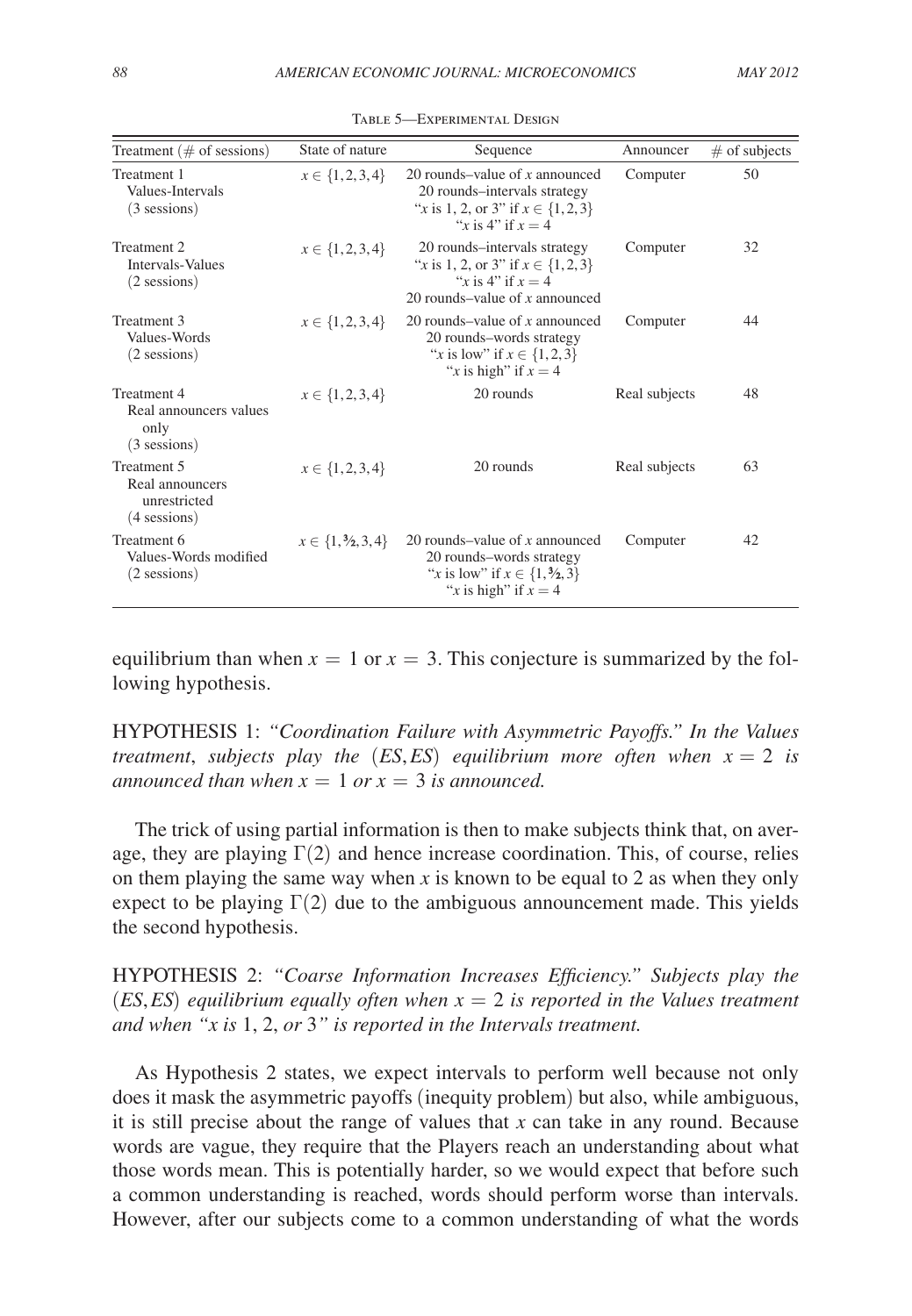<span id="page-12-0"></span>mean, i.e., where the cutoff is between "low" and "high," there should be no difference between the performance of the intervals and the words. This leads us to the third hypothesis.

Hypothesis 3: *"Vagueness versus Ambiguity." The Words strategy performs worse than the Interval strategy at the beginning of the experiment*, *however*, *the performance of the Words and the Interval strategies is comparable by the end of the experiment.*

**Human Announcers Hypotheses:** As we indicated in our Introduction, we introduced the Human Announcer treatment in order to get an insight into whether human subjects would be adept at using the strategic freedom we give them to mask the states of nature they observe in a welfare enhancing manner. This leads us to three hypotheses.

Hypothesis 4: *"Announcement Strategies." When human announcers are free to announce either any values of x* (*as in Treatment* 4) *or any combination of values of x that they wish* (*as in Treatment* 5), *they opt for nontruth telling strategies by using strategies that are noninvertible.*

Hypothesis 5: *"Invertible vs Noninvertible Strategies." Announcers that used invertible announcement strategies achieved lower welfare than those that used noninvertible strategies to mask inequality in payoffs.*

Hypothesis 6: *"Strategic Freedom vs Restrictions." The efficiency of Announcers is no greater in Treatment* 4 *where they are restricted by having to announce values than in Treatment* 5 *where they have more strategic freedom.*

For our final hypothesis we return to our Computerized announcement treatment and investigate the impact of payoff asymmetries on behavior. As we will be shown the frequency of (ES,ES) equilibrium play is the same in the last five rounds of the Words and the Intervals treatments when "*x* is low" or "*x* is 1, 2, or 3" are announced. This suggests that when vagueness or ambiguity is used to mask the true state of the world and when the expected payoffs implied by this camouflage are symmetric, both words and intervals are equivalent. However, we expect that a small change of the underlying distribution of the State of Nature (as in the Values-Words modified treatment) may significantly change the coordination rates. If this is true, then it would imply that what triggers the use of the focal points is not the uncertainty about the game being played, but rather the symmetry of the expected payoffs.

Hypothesis 7: *"Equality in Expectations." Subjects play the* (*ES,ES*) *equilibrium more often in the Words than in the Words*<sub>modified</sub> treatment when "x is low" is *announced.*

#### **IV. Results**

In this section we will describe the results by investigating each of our seven hypotheses in sequence.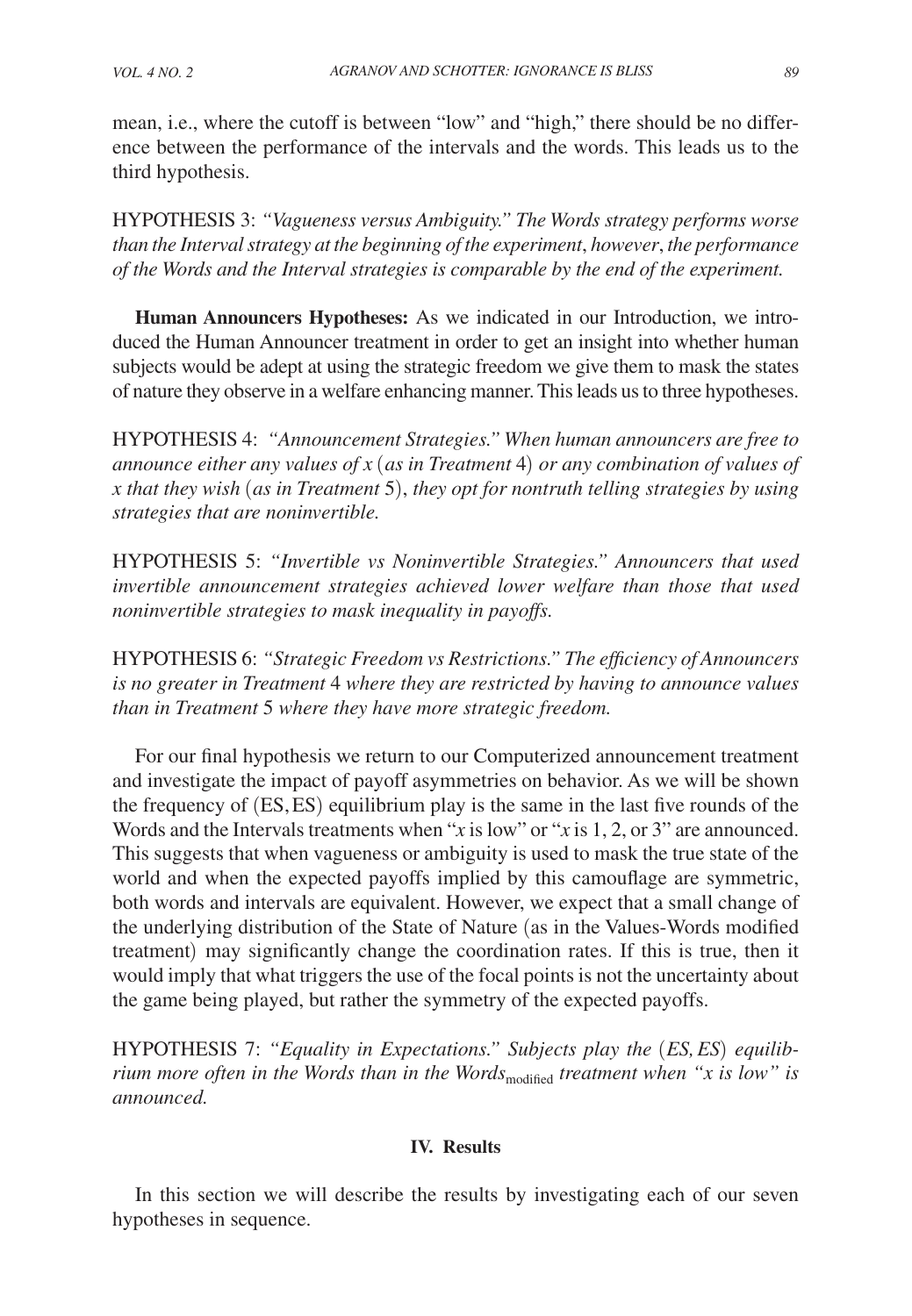|                  | Values: $x = 1$<br>$(307 \text{ obs})$ |            |           | Values: $x = 2$<br>$(328$ obs) |             |           | Values: $x = 3$<br>$(301$ obs) |            |
|------------------|----------------------------------------|------------|-----------|--------------------------------|-------------|-----------|--------------------------------|------------|
|                  | ES                                     | AXA        |           | ES                             | AXA         |           | ES                             | AXA        |
| ES<br><b>AXA</b> | 33%<br>32%                             | 24%<br>11% | ES<br>AXA | 81%<br>9%                      | 9%<br>$1\%$ | ES<br>AXA | 41%<br>25%                     | 21%<br>13% |

Table 6—Distribution of Outcomes in the Values Treatment

#### Hypothesis 1: *"Coordination Failure with Asymmetric Payoffs."*

Hypothesis 1 asks whether in the Values treatment, where the true value of *x* was announced, the incidence of coordination on the (ES,ES) equilibrium is less when  $x = 1$  or  $x = 3$  is reported than when  $x = 2$  is reported. Table 6 reports the distribution of outcomes in the Values treatment for different announcements. To construct Table 6, and all other relevant tables, we pooled observations from the first 20 rounds of the Values-Words and the Values-Intervals experiments as well as the last 20 rounds of the Intervals-Values experiments. The same qualitative results can be obtained by looking separately at the experiments in which the Values treatment was performed before and after the Intervals treatment. In other words, we find no order of treatments effect by comparing the data from the Values-Intervals and the Intervals-Values experiments. In both the Values-Intervals and the Intervals-Values experiments the incidence of coordination on the (ES,ES) equilibrium was significantly higher when  $x = 2$  was reported than when  $x = 1$  or  $x = 3$  was reported. Kolmogorov-Smirnov test cannot reject the null that the distribution of outcomes played in the Values-Intervals experiment was the same as the one in the Intervals-Values experiment for every value of *x* reported ( $p > 0.1$  in all cases).

As we see in Table 6, when  $x = 1$   $(x = 3)$  was announced subjects coordinated on the (ES,ES) equilibrium 33 percent (41 percent) of times, while the same coordination rate was 81 percent when  $x = 2$  was announced.<sup>11</sup> It is important to point out that this result is a function of two things, the equity of the payoffs when  $x = 2$  and the labeling of the strategies.

To perform statistical analysis we will construct the measure that indicates how often each subject chose focal strategy Empire State when various announcements were made by the computerized Announcer (one observation per subject). [Figure 1](#page-14-0)  below depicts the histograms of this measure for  $x = 1$ ,  $x = 2$ , and  $x = 3$  (there are 126 observations in each histogram).

Remarkably, when  $x = 2$  was announced, 80 percent of subjects *always* played the focal strategy ES, while there is a disperse distribution for  $x = 1$  or  $x = 3$ announcements. The Wilcoxon matched-pairs signed-ranks test confirms what we see in Figure 1: the null that these samples come from the same population is rejected for  $x = 1$  and  $x = 2$  ( $p < 0.01$ ) as well as for  $x = 3$  and  $x = 2$  ( $p < 0.01$ ).

<span id="page-13-0"></span><sup>&</sup>lt;sup>11</sup> For the reasons described above, our main interest is in games  $\Gamma(1) - \Gamma(3)$  and not in game  $\Gamma(4)$  which has unique Nash equilibrium (AXA,ES). However, one can use the frequency of equilibrium play in  $\Gamma(4)$  to calibrate an underlying error or the fraction of players that behave in a nonrational way. When  $x = 4$  was reported in Values treatment, subjects played the equilibrium of the game 80 percent of the times in all 20 rounds and 100 percent of the times in the last five rounds, which suggests that players have no problem of coordinating on a unique equilibrium when there is no conflict of interests.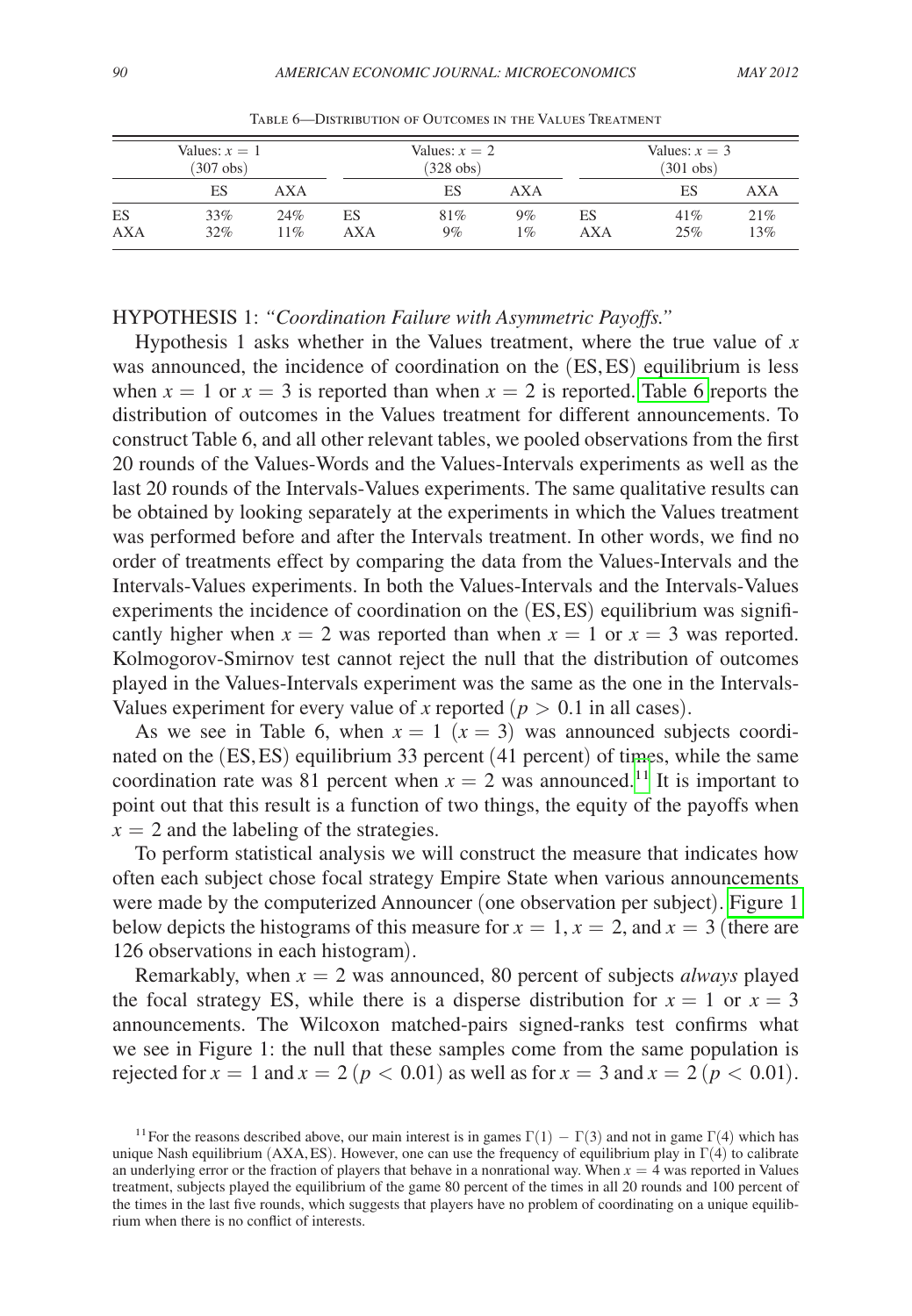<span id="page-14-0"></span>

Figure 1. How Often Subjects Play ES in the Values Treatment

Table 7—Distribution of Outcomes in the Values Treatment When *x* = 2 and in the Intervals Treatment When "*x* is 1, 2, or 3" Is Announced

|           | Values: $x = 2$<br>All rounds (328 obs) |             |           | Intervals: " $x$ is 1, 2, or 3"<br>All rounds (605 obs) |           |           | Intervals: " $x$ is 1, 2, or 3"<br>Last 5 rounds $(152 \text{ obs})$ |           |
|-----------|-----------------------------------------|-------------|-----------|---------------------------------------------------------|-----------|-----------|----------------------------------------------------------------------|-----------|
|           | ES                                      | AXA         |           | ES                                                      | AXA       |           | ES                                                                   | AXA       |
| ES<br>AXA | 81%<br>9%                               | $9\%$<br>1% | ES<br>AXA | 69%<br>13%                                              | 15%<br>3% | ES<br>AXA | 78%<br>$7\%$                                                         | 13%<br>2% |

Our results are consistent with those of Crawford, Gneezy, and Rottenstreich (2008) since they indicate that even a slight deviation from equity can lead to a decrease in the rate of coordination even when one strategy is made focal.

#### Hypothesis 2: *"Coarse Information Increases Efficiency."*

Hypothesis 2 is the main hypothesis of this paper since it aims to show that when we alter our announcement strategy away from true values and towards ambiguous intervals we are capable of achieving higher efficiencies. Table 7 presents the distribution of outcomes across the Values and Intervals treatments where in the former case an announcement that "*x* is 2" is made while in the later case an announcement of "*x* is 1, 2, or 3" is made[.12](#page-14-1)

As we can see from Table 7, the performance of our subjects when they heard an ambiguous announcement " $x$  is 1, 2, or 3" was comparable to the one when they knew for sure that *x* was equal to 2 in the last five rounds of the game. For example, in the last five rounds, subjects played (ES,ES) 78 percent of the time when intervals were

<span id="page-14-1"></span><sup>12</sup> Again, we pooled together the observations from the Values-Intervals and the Intervals-Values experiments because we observe no significant difference in the behavior of subjects when the Intervals strategy is played before or after the Values strategy.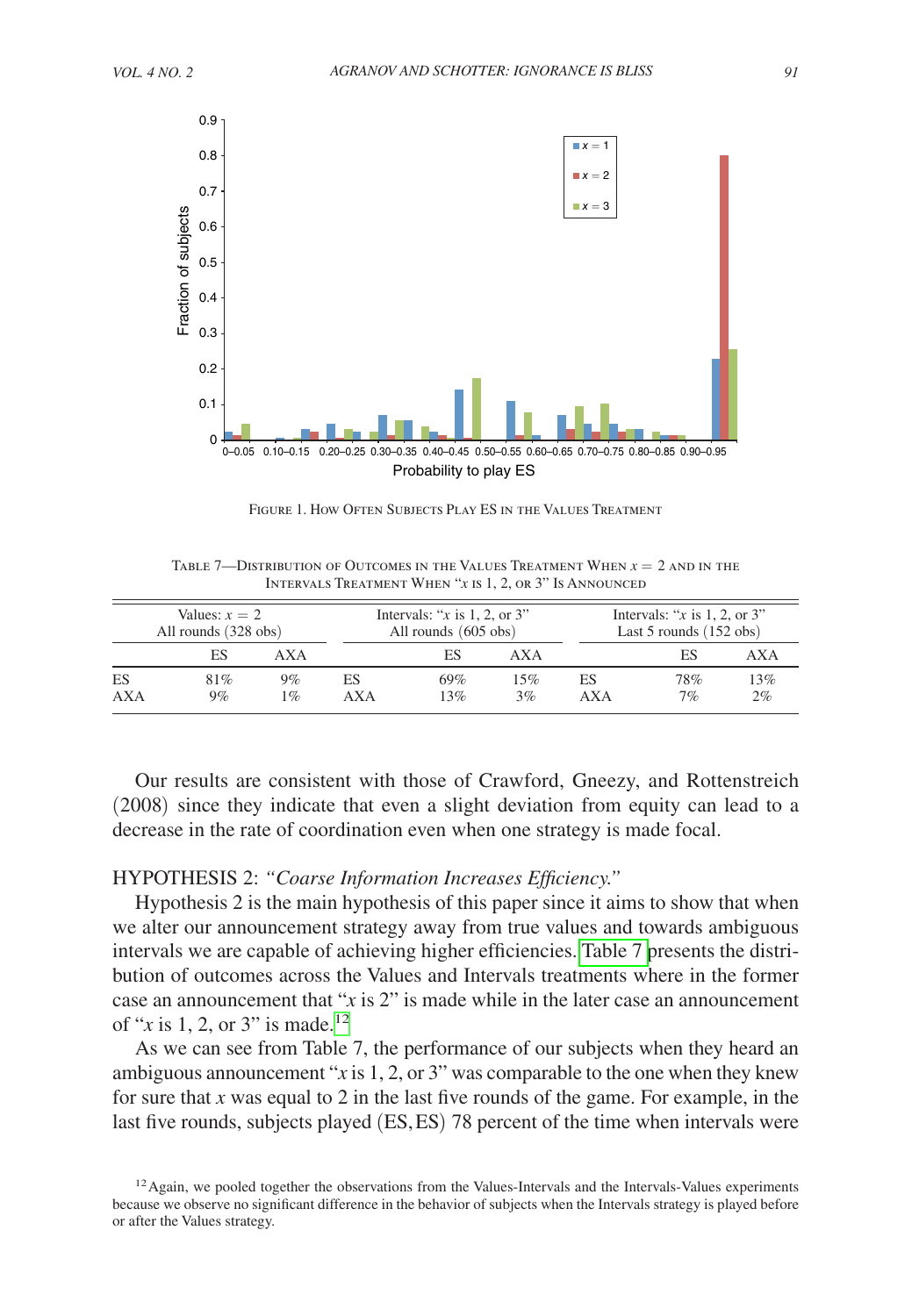

Figure 2. How Often Subjects Play ES in the Intervals Treatment When *x* < 4

used while when values were used they did so 81 percent of the time. The fraction of times subjects played the (ES,ES) equilibrium in the Values treatment in the last five rounds is not much different when we consider all rounds. In the last five rounds (ES,ES) was played 80 percent of the time compared with 81 percent in all rounds.

In the experimental literature, it is a common observation that subjects take time to get used to a game and understand its mechanism. Our experiment is not an exception. Figure 2 shows the distribution of how often each subject played their ES strategy in the first 15 and in the last 5 rounds of the Intervals treatment.<sup>[13](#page-15-0)</sup>

Comparing the distributions in Figure 2 to the one when  $x = 2$  was announced in the Values treatment (see Figure 1 ) we observe that 78 percent of subjects *always* play the ES strategy when they hear announcement "*x* is 1, 2, or 3" in the last five rounds of the Interval treatment, which is very similar to the behavior observed in the Values treatment when  $x = 2$  in which 80 percent of subjects always played the ES strategy when they heard " $x = 2$ ." This proportion is, however, smaller in the first 15 rounds of the Intervals treatment, in which only 32 percent of subjects always play the ES strategy when they observe "*x* is 1, 2, or 3." According to the Wilcoxon matched-pairs sign-ranks test, we reject the null that the sample of observations when  $x = 2$  was announced in the Values treatment and "*x* is 1, 2, or 3" in the first 15 rounds of the Interval treatment come from the same population ( $p < 0.01$ ) and we cannot reject the same null for  $x = 2$  in the Values treatment and " $x$  is 1, 2, or 3" in the last five rounds of the Interval treatment ( $p = 0.1871$ ).

To sum up, the use of the ambiguous announcement strategy has helped our agents to overcome the coordination problems endemic in situations where asymmetry is a problem and to obtain higher payoffs.

<span id="page-15-0"></span><sup>&</sup>lt;sup>13</sup>There are 82 observations in both histograms—one observation per Player.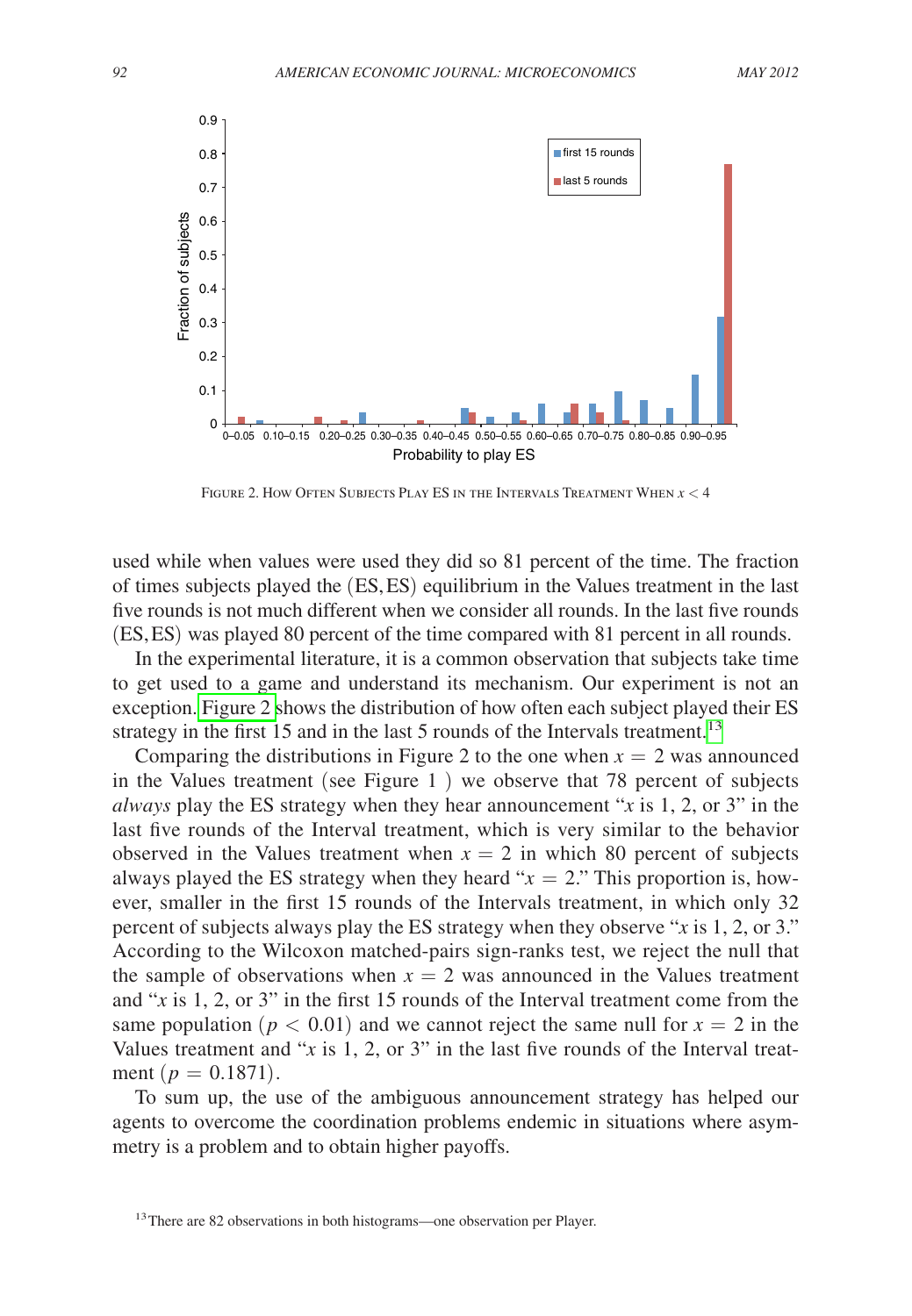|            | Words: " $x$ is low"          |     |     | Words: " $x$ is low"       |       |
|------------|-------------------------------|-----|-----|----------------------------|-------|
|            | first $15$ rounds $(249$ obs) |     |     | last $5$ rounds $(85$ obs) |       |
|            | ES                            | AXA |     | ES                         | AXA   |
| ES         | 57%                           | 17% | ES  | 74%                        | 9%    |
| <b>AXA</b> | 20%                           | 6%  | AXA | 13%                        | $4\%$ |

Table 8—Distribution of Outcomes in the Words Treatment when *x* < 4

#### Hypothesis 3: *"Vagueness versus Ambiguity."*

In Hypothesis 2 we have confirmed the idea that coarse information in the form of ambiguous intervals can improve coordination rates over transmitting true values of *x*. However, intervals are not the only possible coarse communication strategy that one might use. Another way to hide the asymmetry in payoffs is to use the same partition as before  $(x < 4$  and  $x = 4)$  but instead of announcing the sub-interval in which *x* falls, attach a word to each sub-interval and report this word.

Table 8 presents the distribution of outcomes when  $x < 4$  in the first 15 and last five rounds of the Words treatment.

In the first 15 rounds of the Words treatment, after observing the " $x$  is low" announcement, subjects coordinated on the Empire State equilibrium 57 percent of the time, while they did so 74 percent of the time in the last five rounds when words were no longer vague. That is, once the meaning of the words was commonly understood, the Words strategy achieved coordination rates similar to those of the Intervals strategy (see Table 7). This is confirmed by the Wilcoxon rank-sum test: the null that the sample of individual plays of the ES strategy in the Words and in the Intervals treatments come from the same population is rejected in the first 15 rounds  $(p < 0.05)$  and cannot be rejected in the last five rounds  $(p = 0.5974)$ .

We will now compare the performance of the Words and Intervals strategies with that of the Values strategy. [Table 9](#page-17-0) reports the LOGIT regression with dummy variables for the Words and the Intervals treatments, while the Values treatment serves as the base group.

As we can see from Table 9, in the first 15 rounds of the experiment subjects coordinated on the focal equilibrium (ES,ES) more often when the Intervals strategy was used than when the Words or the Values strategies were used. The picture becomes different when subjects had enough time to learn the cutoff between "low" and "high" and converge to the common interpretation of words. At this point (the last five rounds), words are no more vague and both words and intervals outperform values.

To summarize, at first when subjects are still learning the meaning of the words, the Words strategy achieves similar coordination rates as the Values strategy, while the Intervals strategy outperforms the Values strategy. However, once the vocabulary becomes common knowledge, there is no difference between words and intervals and both outperform the truthful values.

#### *Human Announcers Hypotheses:*

Having confirmed (through the use of computerized announcers) our hypothesis that coarse information can enhance coordination by masking payoffs asymmetry we now ask whether human Announcers can figure this out by themselves. Put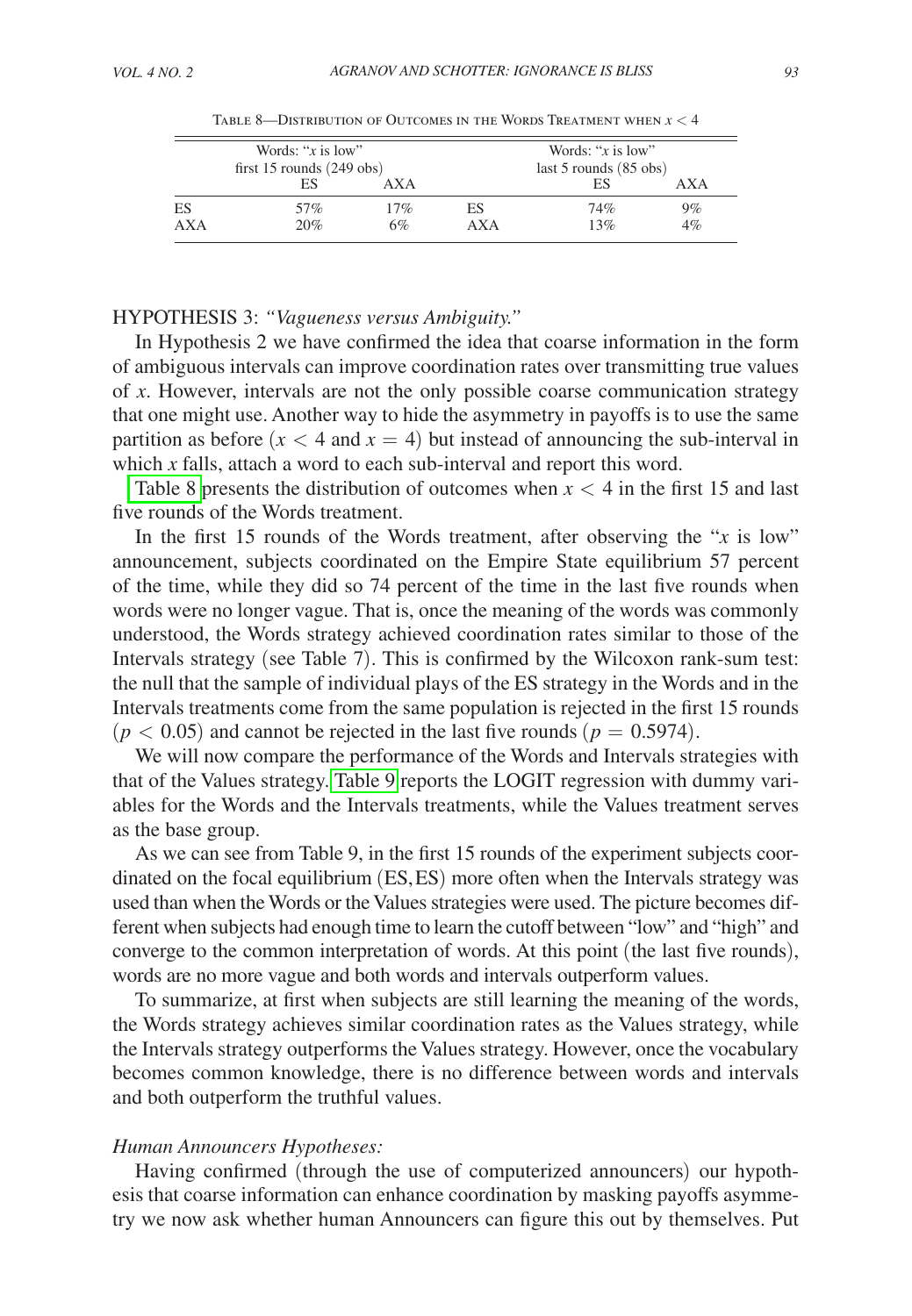<span id="page-17-0"></span>

|                     | First 15 rounds | Last 5 rounds |
|---------------------|-----------------|---------------|
|                     |                 |               |
| Words               | 0.09            | $1.06*$       |
|                     | (0.26)          | (0.65)        |
| Intervals           | $0.30**$        | $1.18**$      |
|                     | (0.13)          | (0.35)        |
| Constant            | $0.45**$        | 0.18          |
|                     | (0.09)          | (0.17)        |
| <b>Observations</b> | 1,396           | 479           |
| log likelihood      | $-913.02$       | $-289.79$     |
|                     |                 |               |

Table 9—LOGIT Regression when *x* < 4 (*Clustering by Session*)

*Note:* Dependent variable is 1 if (ES,ES) was played and 0 otherwise, base group is the Values treatment and robust standard errors are in the brackets.

*\*\**Significant at the 5 percent level.

*\**Significant at the 10 percent level.

differently, can we expect human Announcers to understand that they might benefit both themselves and society by being vague?

To address this question we focus on our Human Announcers treatments. As you may recall, in Treatment 4, Announcers observed the actual value of *x* at the beginning of each round and could announce any value to the two other Players, i.e., "*x* is 1," "*x* is 2," "*x* is 3," or "*x* is 4." In this treatment the Announcer's "vocabulary" was restricted to including only one of these four possible announcements. In Treatment 5, however, Announcers were not limited in their announcement strategy and could announce any set of states after observing the actual state *x*, i.e., "*x* is 1, 2, or 3," "*x* is 3 or 4," "*x* is 2," etc.

The main strategic consideration for subject Announcers in both experiments is whether to be strategic or truthful about the states they observe. This is equivalent to asking whether they will choose an invertible or noninvertible announcement strategy. An invertible strategy is one where, for any given announcement, the state is uniquely defined. For example, the "truthful Values strategy" is invertible. A vague noninvertible strategy is one where there is not a one-to-one mapping from states to announcements as in the strategy of saying " $x$  is 2" when x takes a value of 1, 2, or 3, and reporting "*x* is 4" when *x* is equal to 4.

We call the later strategy the word strategy since it requires that the Players reach a common understanding that the announcement "*x* is 2" (or "*x* is 1," or "*x* is 3") is made when *x* takes values 1, 2, or  $3^{14}$  $3^{14}$  $3^{14}$ . This Word strategy incorporates the idea that the Players may find it hard to coordinate on an equilibrium when they face asymmetric payoffs, and one way to avoid this problem is to disguise values of *x* for which the situation of asymmetry occurs. Because the strategy set was larger for Announcers in Treatment 5, the strategies used were more varied and complex than those discussed above. However, they still can be divided into those that were invertible and those that were not. In our analysis below we will look at the announcement strategies used by Announcers in both Treatments 4 and 5, categorize them, and

<span id="page-17-1"></span><sup>&</sup>lt;sup>14</sup>Even though this announcement strategy does not use actual words to describe value of  $x$ , it has all the features of the Words strategy, since Players need to infer the actual value of  $x$  from the announcement just like they do when words are used to describe *x*. This is why we will call it the Words strategy.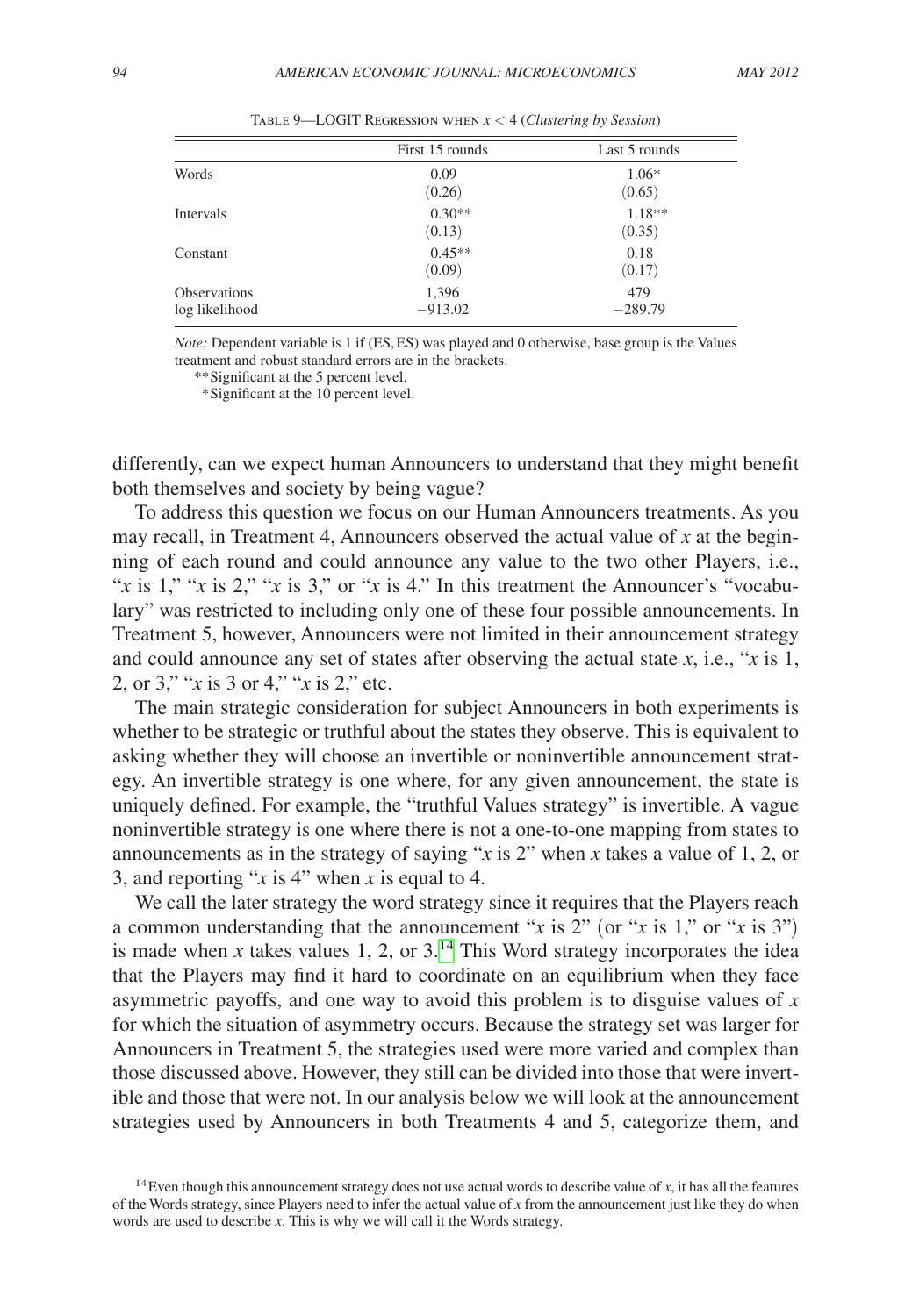|                                                                                                                                                  | Treatment 4<br>observations | Treatment 5<br>observations | Both<br>fraction |
|--------------------------------------------------------------------------------------------------------------------------------------------------|-----------------------------|-----------------------------|------------------|
| Panel A. Invertible announcement strategies                                                                                                      |                             |                             |                  |
| Strategy A1 (Truthful)<br>"x is 1" when $x = 1$ "<br>"x is 2" when $x = 2$<br>"x is 3" when $x = 3$ "<br>"x is 4" when $x = 4$                   | 9                           | 7                           | 47%              |
| Strategy A2 (Invertible Complex)<br>"x is 1 or 2" when $x = 1$<br>"x is 2" when $x = 2$<br>"x is 2 or 3" when $x = 3$ "<br>"x is 4" when $x = 4$ |                             | $\mathbf{1}$                | 3%               |
| Panel B. Noninvertible announcement strategies                                                                                                   |                             |                             |                  |
| Strategy B1 (Words)<br>"x is 2" when $x < 4$<br>"x is 4" when $x = 4$                                                                            | 6                           | 3                           | 26%              |
| Strategy B2 (Words)<br>"x is 1" when $x < 4$<br>"x is 4" when $x = 4$                                                                            |                             | 1                           | 3%               |
| Strategy B3 (Words)<br>"x is 2 or 3" when $x < 4$<br>"x is 4" when $x = 4$                                                                       |                             | 1                           | 3%               |
| Strategy B4 (Words)<br>"x is 1, 2, or 3" when $x < 4$<br>"x is 4" when $x = 4$                                                                   |                             | $\overline{2}$              | 6%               |
| Strategy B5 (Words)<br>"x is 1, 2, or 3" when $x < 4$<br>"x is 1, 2, 3, or 4" when $x = 4$                                                       |                             | 1                           | 3%               |
| Strategy B6 (Words/Values)<br>"x is 1 or 3" when $x \in \{1,3\}$<br>"x is 2" when $x = 2$<br>"x is 4" when $x = 4$                               |                             | 3                           | 9%               |
|                                                                                                                                                  | 15                          | 19                          | 100%             |

| Table 10—Announcement Strategies Used by Human Announcers |  |
|-----------------------------------------------------------|--|
| IN TREATMENTS 4 AND 5                                     |  |

compare their efficiencies both within and across treatments to see if the extra strategic flexibility accorded to Announcers in Treatment 5 led to greater efficiencies.

## Hypothesis 4: *"Announcement Strategies."*

We start by categorizing the types of announcement strategies that human Announcers used in Treatments 4 and 5. In order to classify subject Announcers according to the announcement strategy they used, we look at the behavior of each Announcer over the 20 rounds of the experiment and, for each strategy, ask how many observations would have to be removed from the dataset in order to fit the strategy exactly. A subject will be classified as belonging to a strategy if that strategy best describes his or her behavior, that is, minimizes the number of removed observations.<sup>15</sup> Table 10 presents all the strategies used by human Announcers in both treatments.

<span id="page-18-0"></span><sup>&</sup>lt;sup>15</sup>The set of all announcement strategies that we considered includes all possible partitions of the state space and all possible announcements for each partition.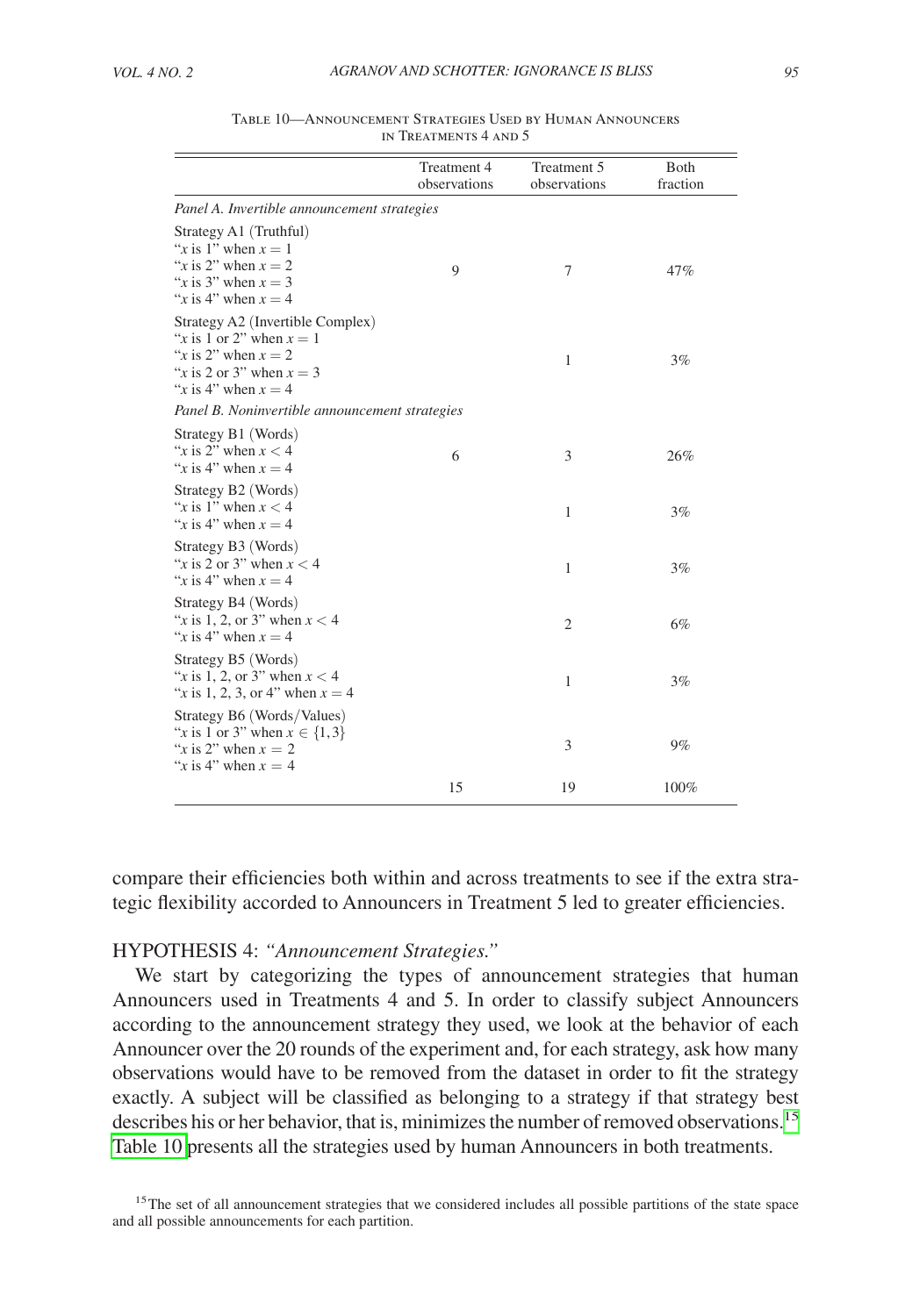In both treatments, the strategies we selected for each Announcer fit their behavior remarkably well in that on average only 1.25 observations in Treatment 4 and 1.4 observations in Treatment 5 needed to be removed before a perfect fit was achieved. In addition, the strategy we select as the best fitting strategy for the Announcer performed significantly better than the second best amongst all possible announcement strategies according to our metric. For example, in order to make the second best strategy fit the data as well as our first best, one needs to remove, on average, an additional 8.5 out of 20 observations in Treatment 4 and 10.25 out of 20 observations in Treatment 5.[16](#page-19-0)

In Treatment 4, we observe a significant proportion of Announcers using both invertible truthful and noninvertible Words strategies: out of 15 Announcers, 9 (60 percent) used the truth-telling strategy and the remaining 6 (40 percent) used the Words strategy.

Despite the strategic freedom offered Announcers in Treatment 5, 42 percent of them (8 out of 19) persisted in using invertible strategies. While this percentage is down from the 60 percent of subjects using such strategies in Treatment 4, it is still considerable. The most popular such strategy was the truthful strategy, in which the Announcer simply reported the value of *x* he or she saw in each period (Strategy A1): 87.5 percent of all Announcers that used invertible strategies in Treatment 5 used the truthful strategy. The remaining 58 percent of Announcers used noninvertible strategies of various kinds. One popular group of noninvertible strategies is similar to the Words strategy observed in Treatment 4, in which the Announcer sends the same message to the Players when *x* takes values of 1, 2, and 3 and another message when *x* is 4. The difference between strategies B1–B5 is the messages used to report *x* when the later is below 4 and the message used to report that  $x$  is 4. Notice that strategies  $B1 - B5$  use the same partition of the state space and they all require that the Players reach a common understanding of the message sent when *x* takes values 1, 2, or 3 and when *x* takes value of 4. The most popular strategy amongst the ones that use  $x < 4$  and  $x = 4$  partition is strategy B1, which reports "*x* is 2" when  $x < 4$  and " *x* is 4" when  $x = 4$  (27 percent of Announcers that use noninvertible strategies use this one). Another popular strategy that was used by 27 percent of all Announcers who employed noninvertible strategies is strategy B6 which disguises the value of *x* only when inequality problems may interfere with coordination  $(x = 1 \text{ and } x = 3)$  and reveals x truthfully when this is not an issue  $(x = 2 \text{ and } x = 4)$ .

Overall, combining data from both treatments we see that half of human Announcers (17 out of 34) used invertible announcement strategies and another half used noninvertible strategies that hide the value of *x* when the inequality problem was present.

We will now compare the performance of these two groups of strategies in terms of efficiency.

<span id="page-19-0"></span><sup>16</sup>There were also three Announcers (one in Treatment 4 and two in Treatment 5) who used strategies which were hard to classify. One would have to remove at least 9 out of 20 observations in order to classify these subjects into one of the strategies. We, therefore, exclude these Announcers from the analysis.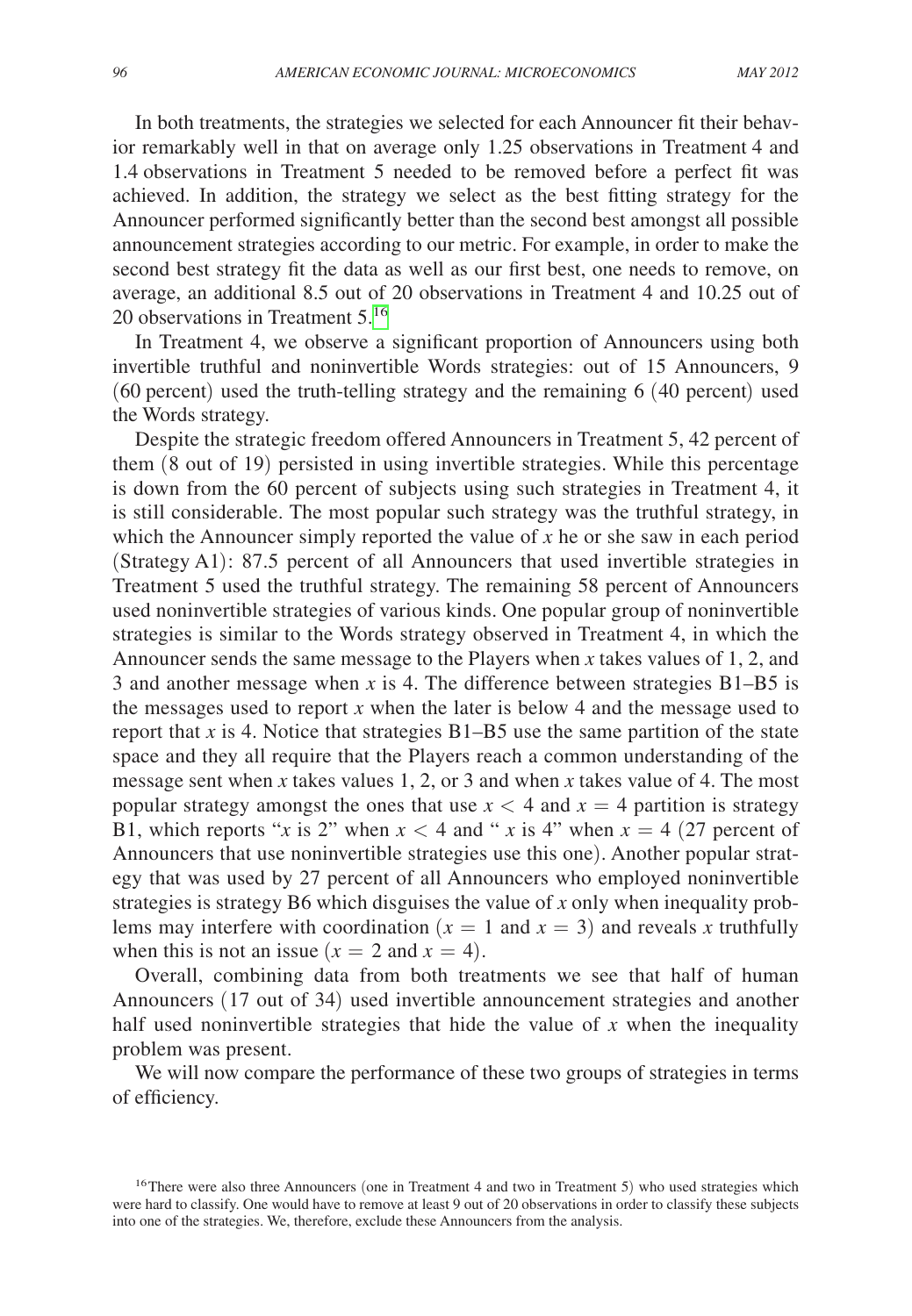|                                               | Mean profits | Median profits |
|-----------------------------------------------|--------------|----------------|
| Invertible strategies<br>Strategies A1 and A2 | 375 tokens   | 388 tokens     |
| Noninvertible strategies<br>Strategies B1-B6  | 449 tokens   | 471 tokens     |

Table 11—Profits of Announcers, by Type of Announcement Strategy

#### Hypothesis 5: *"Invertible vs Noninvertible Strategies."*

Given the results obtained in the Computerized-Announcers treatments, we would expect that the invertible announcement strategies would be less efficient than the noninvertible strategies since the later disguise the inequality of payoffs when this inequality may interfere with coordination. Table 11 presents the average and median total profits of Announcers grouped by the type of announcement strategy used (summed over all 20 rounds). Since the Announcers' payoff is the sum of Players' earnings, the profits of Announcers is a perfect indicator of the welfare captured by all subjects in a group.

As we see, the profits of the Announcers were higher when they disguised the actual value of *x* than when they revealed it to the Players (both means and medians preserve the same order). A Wilcoxon rank-sum test rejects the hypotheses that the distributions of Announcers' profits came from the same population ( $z = 2.067$  and  $p = 0.0388$ ).<sup>[17](#page-20-0)</sup>

Now that we established that noninvertible strategies performed better than the invertible ones, we will explore why this is the case. We will show that it is the inequality problem that stands in the way of achieving high coordination rates when the true value of *x* is revealed to the Players.

We first look at the invertible strategies and show that subjects play the (ES, ES) equilibrium more often when  $x = 2$  than when  $x = 1$  or  $x = 3$  (see [Table 12](#page-21-0)).

As we see, the incidence of coordination on the (ES,ES) equilibrium was significantly higher when  $x = 2$  was reported than when  $x = 1$  or  $x = 3$  was reported. When  $x = 1$  ( $x = 3$ ) was announced subjects coordinated on the (ES, ES) equilibrium 33 percent (39 percent) of times in the first 15 rounds and 22 percent (45 percent) of the time in the last 5 rounds, while the same coordination rate was 71 percent when  $x = 2$  was announced in the first 15 rounds and 77 percent in the last 5 rounds.

Disguising the value of *x* when  $x = 1$  and  $x = 3$  can mitigate the inequality problem and help subjects coordinate on the focal equilibrium (ES,ES). This can be seen by looking at the distribution of outcomes when *x* took values 1, 2, and 3, and noninvertible strategies B1–B6 were used (see [Table 13](#page-21-0)).

To perform a statistical analysis we use the same measure as the one in the Computerized-Announcer treatments: this measure indicates how often each subject chose the focal Empire State strategy when various announcements were made by the human Announcers (one observation per subject). The Wilcoxon rank-sum test

<span id="page-20-0"></span><sup>&</sup>lt;sup>17</sup>To perform the test, we used one observation per Announcer, which is the sum of the profits of the Announcer in all 20 rounds.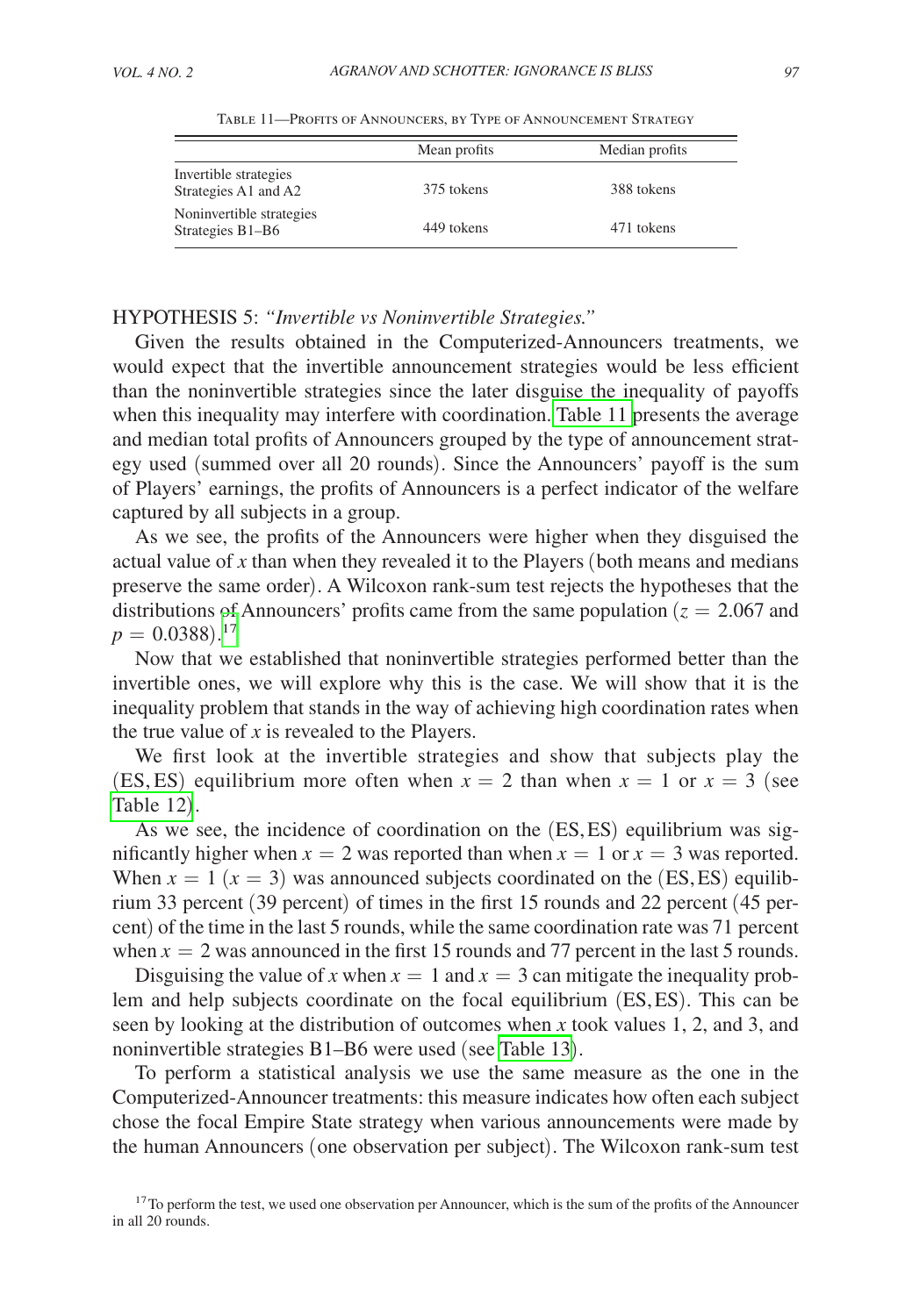<span id="page-21-0"></span>

| $x=1$<br>first 15 rounds (70 observations) |       |       | $x = 2$<br>first 15 rounds (55 observations) |         |     | $x = 3$<br>first 5 rounds (70 observations) |         |     |
|--------------------------------------------|-------|-------|----------------------------------------------|---------|-----|---------------------------------------------|---------|-----|
|                                            | ES    | AXA   |                                              | ES      | AXA |                                             | ES      | AXA |
| <b>ES</b>                                  | 33%   | 16%   | ES                                           | 71%     | 9%  | ES                                          | 39%     | 41% |
| <b>AXA</b>                                 | 43%   | 9%    | <b>AXA</b>                                   | 5%      | 15% | <b>AXA</b>                                  | 13%     | 7%  |
|                                            | $x=1$ |       |                                              | $x = 2$ |     |                                             | $x = 3$ |     |
| last 5 rounds (23 observations)            |       |       | last 5 rounds (22 observations)              |         |     | last 5 rounds (22 observations)             |         |     |
|                                            | ES    | AXA   |                                              | ES      | AXA |                                             | ES      | AXA |
| <b>ES</b>                                  | 22%   | $4\%$ | ES                                           | $77\%$  | 9%  | ES                                          | 45%     | 41% |
| <b>AXA</b>                                 | 57%   | 17%   | AXA                                          | $0\%$   | 14% | <b>AXA</b>                                  | 5%      | 9%  |

Table 12—Distribution of Outcomes when Invertible Strategies (A1 and A2) Are Used

Table 13—Distribution of Outcomes when Noninvertible Strategies (B1–B6) Are Used

|            | x < 4                         |     |            | x < 4                  |       |  |
|------------|-------------------------------|-----|------------|------------------------|-------|--|
|            | first $15$ rounds $(187$ obs) |     |            | last 5 rounds (60 obs) |       |  |
|            | ES                            | AXA |            | ES                     | AXA   |  |
| ES         | 64%                           | 15% | ES         | 83%                    | $0\%$ |  |
| <b>AXA</b> | 12%                           | 9%  | <b>AXA</b> | 12%                    | 5%    |  |

cannot reject the hypothesis that the probability to the play focal strategy ES comes from the same distribution when an invertible strategies A1 and A2 are used and  $x = 2$  is announced as when a noninvertible strategy B1–B6 is used and *x* below 4 is announced ( $z = 1.517$  and  $p = 0.1294$ ).<sup>[18](#page-21-1)</sup> In other words, when the value of *x* is disguised from the Players, they play the ES strategy as often as they do when there is no inequality problem, i.e., *x* is known to equal 2. On the contrary, when invertible strategies are used and  $x = 1$  or  $x = 3$ , subjects play the ES strategy far less often than when  $x = 2$ . The Wilcoxon matched-pairs signed-ranks test rejects the null that these samples come from the same population ( $z = 2.745$  and  $p = 0.0061$  for *x* = 1 versus *x* = 2 and *z* = 2.291 and *p* = 0.0219 for *x* = 3 versus *x* = 2).

Finally, we ask whether the strategic flexibility awarded Announcers in Treatment 5 leads to greater efficiencies.

### Hypothesis 6: *"Strategic Freedom vs Restrictions."*

[Table 14](#page-22-0) presents the average and the median total profits of the Announcers (summed over all 20 rounds), in Treatments 4 and 5.

As can be seen the mean and the median sum-of-player payoffs is actually higher in Treatment 4 where there is less strategic freedom. However, a Wilcoxon Rank-sum test shows that there is no statistical difference between Treatment 4 and Treatment 5 profits  $(z = 0.451$  and  $p = 0.6520$ . This fact is interesting since it

<span id="page-21-1"></span><sup>&</sup>lt;sup>18</sup>Notice that here we compare the performance of invertible strategies when  $x = 2$  with the performance of the noninvertible strategies when *x* < 4. This is different from the exercise performed in Table 9, in which we are concerned with overall performance of invertible (Values) and noninvertible (Words and Intervals) strategies when *x* takes values below 4.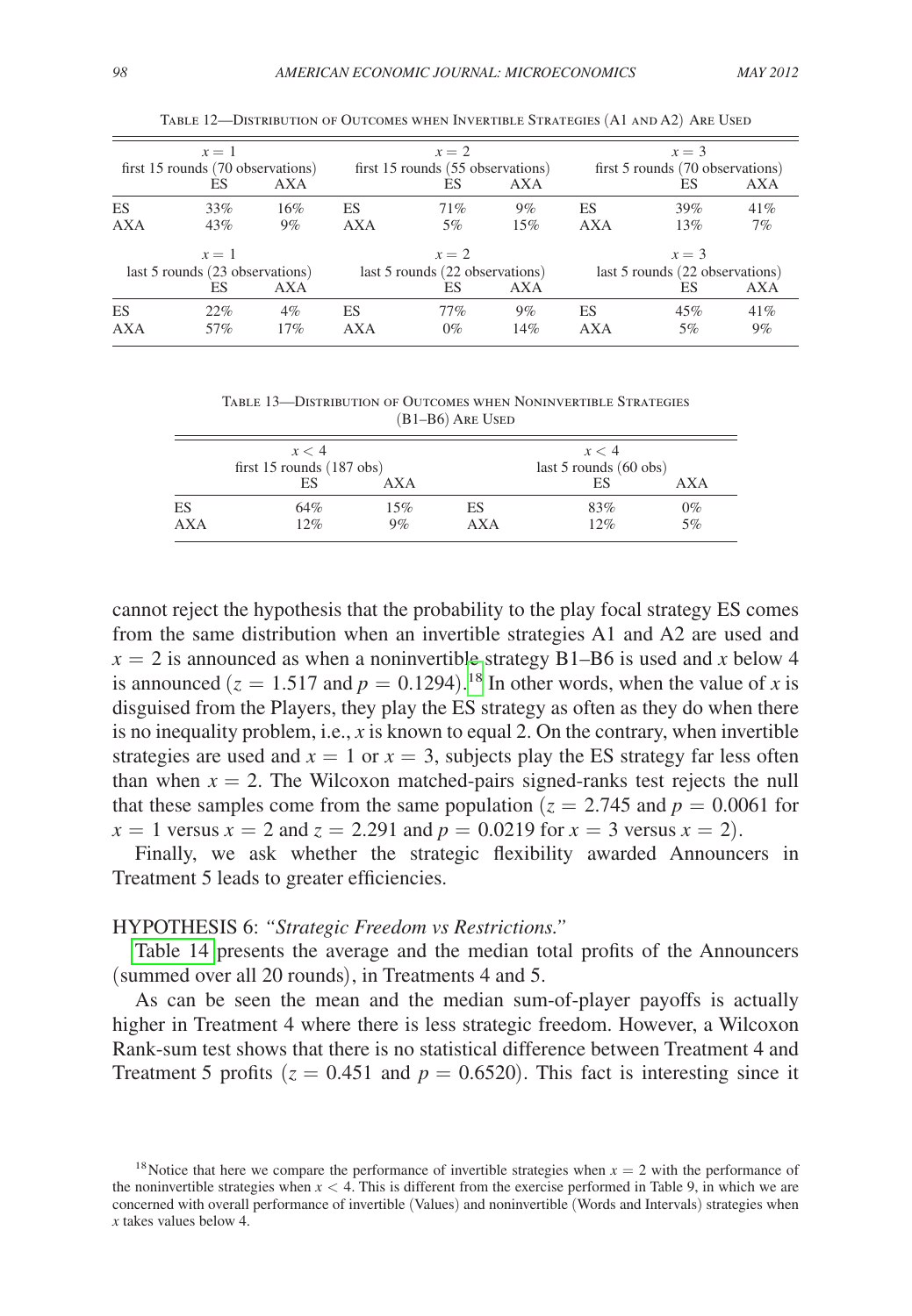<span id="page-22-0"></span>Mean profits Median profits Treatment 4 **421 tokens** 421 tokens 441 tokens Treatment 5 384 tokens 384 tokens

Table 14—Payoffs of the Announcers, by Treatment

indicates that the vocabulary used by Announcers in Treatment 4, while restricted, was sufficient to yield an efficiency comparable to that in Treatment 5.

We conclude the analysis of the Human Announcers treatments by noting that a significant proportion of subject Announcers changed their strategy in the course of the experiment. Nine out of 17 Announcers (53 percent) that used noninvertible strategies started the experiment by truthfully announcing the value of *x*. However, after a few rounds they changed their strategy. Why did those Announcers change their strategy and others did not?

To answer this question we will look at the performance of the Players in the first rounds of the experiments. It turns out that those Announcers that changed their strategy experienced low coordination rates when *x* took values of 1 and 3 and they announced the truth. The typical example of what happened can be illustrated by an Announcer in Treatment 5, Session 2, Group 1. The first two times that *x* took values 1 and 3, this Announcer truthfully reported  $x$  to the Players. However, both these times, Players failed to coordinate on which equilibrium to play and ended up with zero payoffs. After those two failures, the Announcer switched to announcing "*x* is 1, 2, or 3" when  $x < 4$ .

The example above is not an exception. Those Announcers that switched from the truthful to the noninvertible announcement strategy experienced low coordination rates when *x* was equal to 1 and 3 and they reported the true value of *x*: in only 2 out of 14 instances (14 percent) did the Players managed to play the equilibrium when  $x = 1$  or  $x = 3$  was announced.<sup>19</sup> On the contrary, the Announcers that decided to stick with the truth-telling strategy experienced higher coordination rate of 47 percent the first time they announced the true value of *x* when *x* took values of 1 or 3 and 53 percent the second time they did so. In other words, the decision to change the announcement strategy was triggered by the ability of the Players to coordinate on one of the equilibria when Players faced the game with unequal payoffs.

Reporting the true value of  $x$  is the natural starting point for an inexperienced Announcer since his interests coincide with the equilibrium of the game  $\Gamma(x)$  for every value of *x* and he might not realize immediately the problem of payoffs asymmetry.[20](#page-22-2) However, after observing several coordination failures when payoffs are unequal, we might expect sophisticated Announcers to adjust their behavior and find a way to overcome this problem (by using the attraction of the focal point). This is precisely what happened in the experiment: those Announcers that experienced the

<span id="page-22-1"></span><sup>&</sup>lt;sup>19</sup>Three Announcers announced the true value of *x* when  $x = 1$  and  $x = 3$  twice and got miscoordination both times, then changed their strategy. Four Announcers announced the true value of *x* once when  $x = 1$  and  $x = 3$ , got miscoordination and changed their strategy. Finally, two Announcers reported  $x = 1$  and  $x = 3$  two times and got one miscoordination and then changed the strategy.

<span id="page-22-2"></span><sup>&</sup>lt;sup>20</sup> Moreover, a recent experimental work of Gneezy (2005) and Hurkens and Kartik (2009) documents that people have an intrinsic aversion to lying and, thus, telling the truth might be a natural first thought.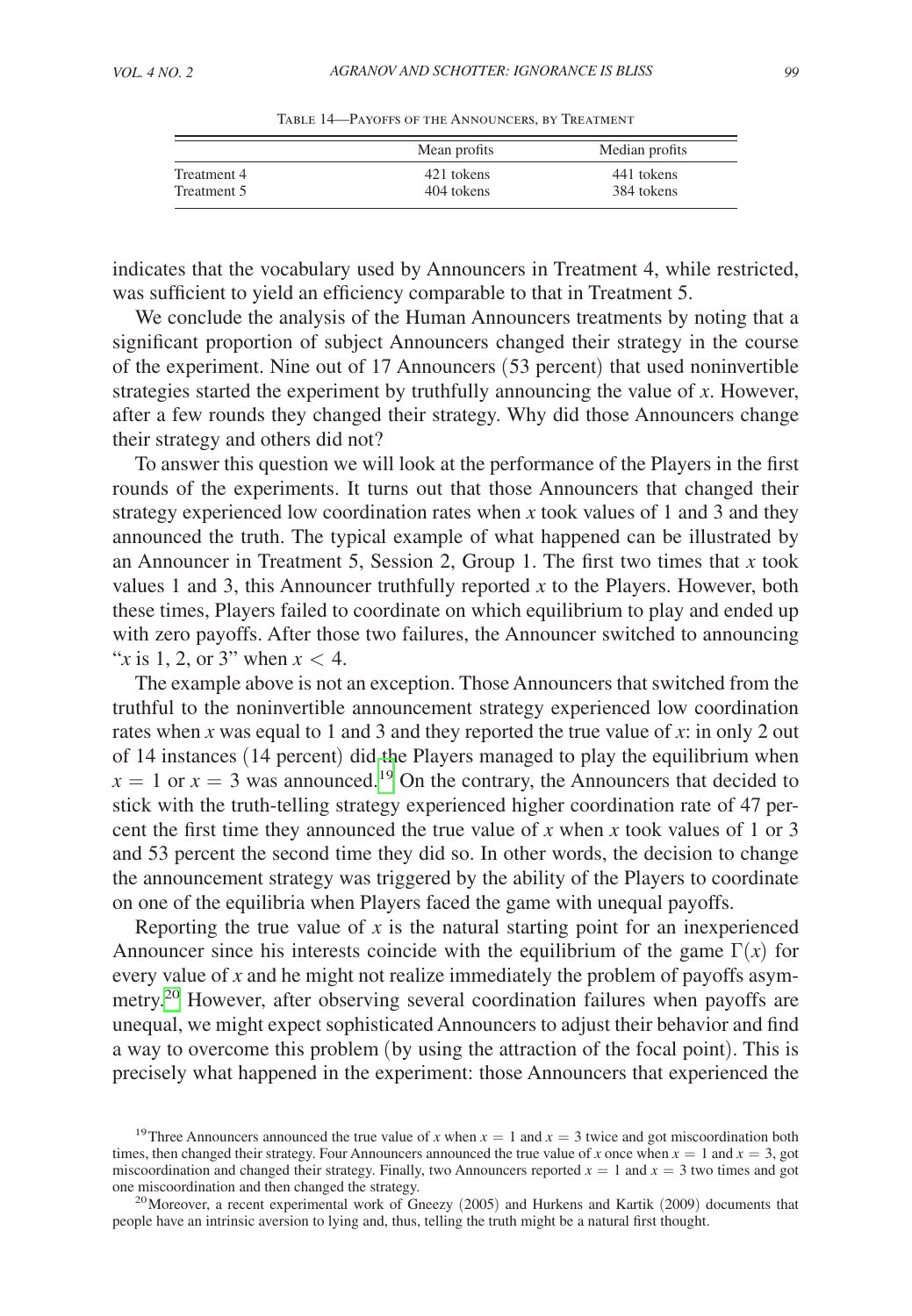Battle-of-the-Sexes mis-coordination type of problem switched to transmitting the value of  $x$  in a coarse manner, while the remaining Announcers kept using the truthtelling strategy which performed relatively well. In addition to 9 Announcers who changed their strategy in the course of the experiment, we observe that a large fraction of Announcers, 6 out of 17 (35 percent), are sophisticated enough to foresee the asymmetry problem in advance and implement the strategy that corrects for it from the beginning of the experiment. The remaining 2 Announcers (12 percent) used the first couple of rounds to try out different nontruthful announcements and then converged to using their noninvertible strategy.

Finally, we note that when  $x$  takes values of 1 or 3, the Announcer that masks the value of *x* and reports "*x* is 2" or "*x* is 1, 2, or 3" or "*x* is 1 or 3" cannot achieve lower coordination rates (and thus lower payoff) than the one that reveals the actual value of *x* by reporting  $x = 1$  or  $x = 3$ .<sup>21</sup> In other words, we expect that any of the Words strategies used by our subject Announcers performs at least as well as the truth-telling strategy. Table 15 reports the coordination rates and the fraction of times Players played the  $(ES, ES)$  equilibrium when the true value of  $x$  was 1 or 3 and different announcements were made.

As we can see fro[m Table 15,](#page-24-0) our expectations were borne out. The Announcers that masked payoff asymmetry by using Strategies B1, B4, B5, or B6 achieved strictly higher coordination rates and, thus, higher total welfare than those that used Strategy A1 and truthfully reported  $x = 1$  or  $x = 3$ . Moreover, the most effective way of disguising payoff asymmetry was to announce that "*x* is 1, 2, or 3" when *x* was smaller than four. Announcers that used this type of Words strategy achieved coordination rate of 91 percent in all rounds and 100 percent in the last five rounds, with the majority of the coordination occurring on the (ES, ES) equilibrium (70 percent in all rounds and 100 percent in the last five rounds). On the contrary, if Players were told that " $x$  is 1" or " $x$  is 3" when truth-telling strategy A1 was used, they coordinated on one of the equilibria only 42 percent of the times in all 20 and 41 percent in the last 5 rounds.

We conclude this section by noting that our subject Announcers exhibited an amazing degree of sophistication. Most human Announcers started by using the truthful strategy. However, depending on the performance of the Players, a significant fraction of subject Announcers switched to using vague communication strategies that masks payoff asymmetry and facilitated coordination through the use of the focal points. In other words, human Announcers are capable of identifying the asymmetry problem and finding a way to correct for it by using coarse announcement strategies.

#### Hypothesis 7: *"Equality in Expectations."*

Finally, we are interested in understanding what triggers the use of the focal point when coarse information is used: is it the uncertainty about the game being played? or is it the symmetry of the expected payoffs? To distinguish between the two possible explanations, we go back to the Computerized-Announcer treatment and look

<span id="page-23-0"></span><sup>&</sup>lt;sup>21</sup> In this exercise, we concentrate on the announcement strategies that were used by more than one Announcer, and thus abstract from strategies A2, B2, and B3.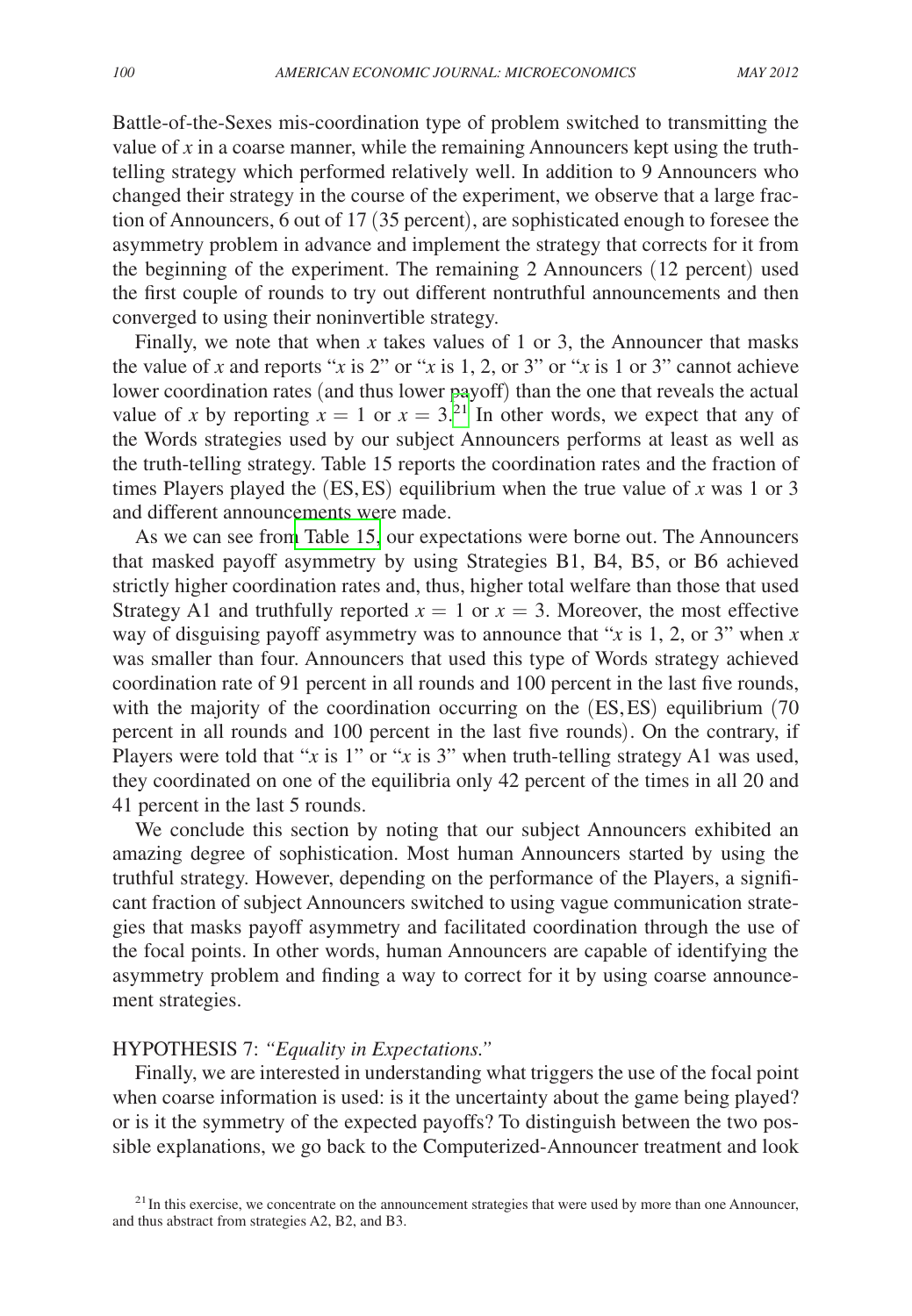<span id="page-24-0"></span>

|                                            |            | Coordination rates | (ES, ES) play                                                                    |               |  |
|--------------------------------------------|------------|--------------------|----------------------------------------------------------------------------------|---------------|--|
| Announcements                              | All rounds | Last 5 rounds      | All rounds                                                                       | Last 5 rounds |  |
| Strategy B1: " $x$ is 2"                   | 81%        | 90%                | 80%<br>(70 observations) (20 observations) (70 observations) (20 observations)   | 90%           |  |
| Strategies B4 and B5: " $x$ is 1, 2, or 3" | 91%        | $100\%$            | 70%<br>(23 observations) (7 observations) (23 observations) (7 observations)     | $100\%$       |  |
| Strategy B6: " $x$ is 1 or 3"              | 75%        | 83%                | 75%<br>(24 observations) (6 observations) (24 observations) (6 observations)     | 83%           |  |
| Strategy A1: " $x$ is 1" or " $x$ is 3"    | 42%        | 41%                | 31%<br>(158 observations) (37 observations) (158 observations) (37 observations) | 24%           |  |

Table 15—Coordination Rates when *x* Takes Values 1 and 3 (*Total number of observations in each case is reported in the parentheses)*

TABLE 16—DISTRIBUTION OF OUTCOMES IN THE WORDS<sub>MODIFIED</sub> TREATMENT

|     | Words <sub>modified</sub> : " $x$ is low" |     |     | Words <sub>modified</sub> : " $x$ is low" |     |  |  |
|-----|-------------------------------------------|-----|-----|-------------------------------------------|-----|--|--|
|     | first $15$ rounds $(245$ obs)             |     |     | last $5$ rounds $(79$ obs)                |     |  |  |
|     | ES                                        | AXA |     | ES                                        | AXA |  |  |
| ES  | 41%                                       | 27% | ES  | 49%                                       | 23% |  |  |
| AXA | 20%                                       | 11% | AXA | 20%                                       | 8%  |  |  |

at the performance of subjects in the Words<sub>modified</sub> treatment (Treatment 6). Hence, when "*x* is low" is announced, the Players expect to be playing  $\Gamma(1/6)$  which has unequal payoffs (8.33 to one player and 8.83 to another one).

As Table 16 shows, even in the last 5 rounds of the Words $_{\rm modified}$  treatment when words are no more vague, subjects played the (ES,ES) equilibrium only 49 percent of the time after announcement " $x$  is low" (41 percent in the first 15 rounds). These coordination rates can be compared to the ones reported in Table 8, which presents the distribution of outcomes in the Words treatment when "*x* is low" is announced and the Players expect to be playing  $\Gamma(2)$  with symmetric payoffs. Here subjects play the  $(ES, ES)$  equilibrium much more often: 57 percent in the first 15 rounds and 74 percent in the last 5 rounds in the Words treatment. Put differently, the slight asymmetry in expected payoffs in the Words<sub>modified</sub> treatment is enough to destroy the power of salient equilibrium and interfere with coordination.

[Figure 3](#page-25-0) presents the distribution of the individual behavior of subjects after the announcement " $x$  is low" in the last five rounds of the Words and the Words<sub>modified</sub> treatments.<sup>22</sup>

As Figure 3 shows, when "*x* is low" is announced only 38 percent of subjects always play the focal Empire State strategy in the Words<sub>modified</sub> treatment, while this fraction is much higher in the Words treatment (about 73 percent). The null that these samples come from the same population is rejected by the Wilcoxon ranksum test  $(p = 0.0041)$ . This result suggests that what triggers the use of the focal strategies is not the uncertainty about the game being played but the symmetry in the expected payoffs of the Players.

<span id="page-24-1"></span><sup>&</sup>lt;sup>22</sup>There are 44 observations in the histogram on the left (Words treatment) and 42 observations in the histogram on the right (Words $_{modified}$  treatment).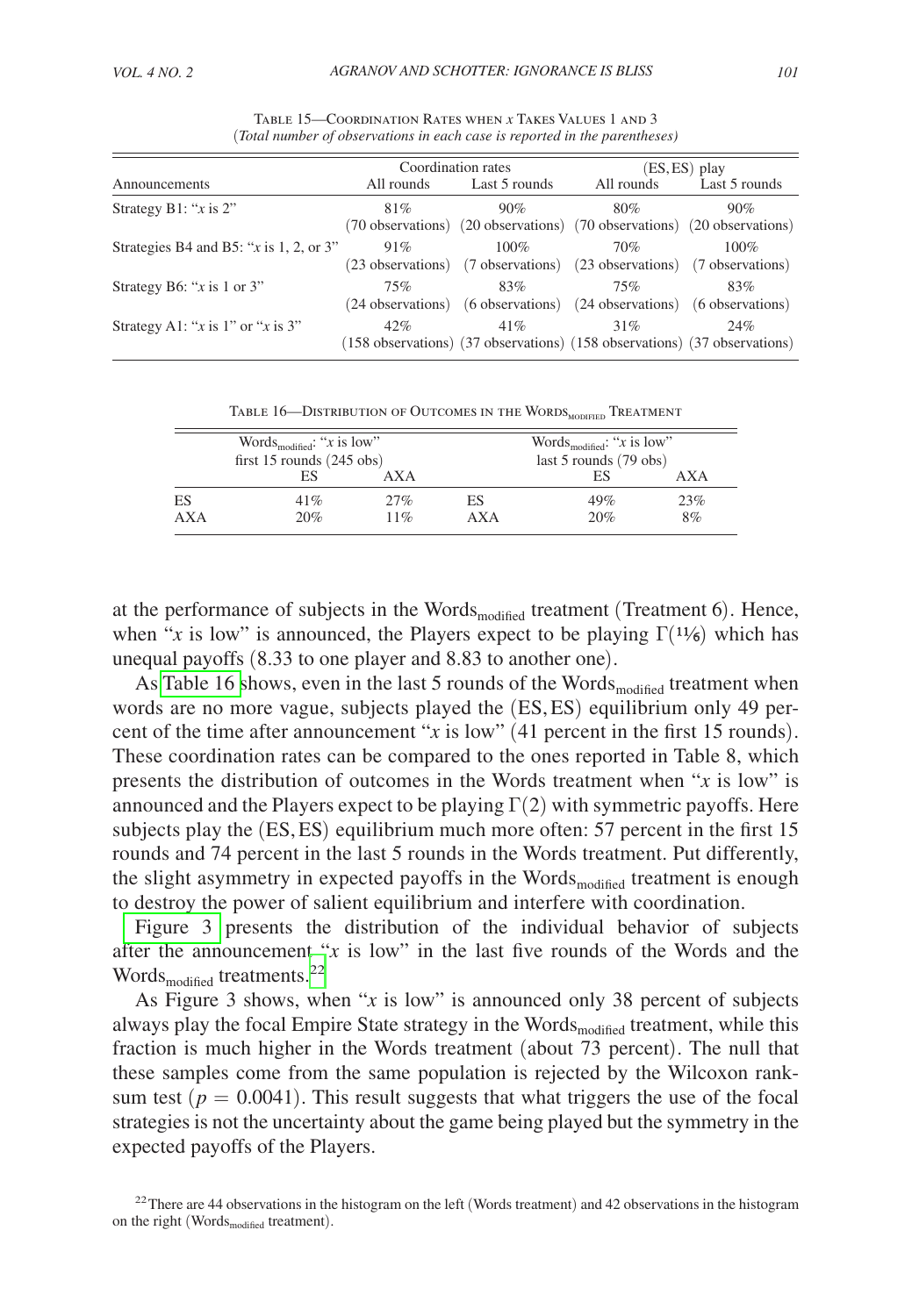<span id="page-25-0"></span>

Figure 3. How Often Subjects Played ES when "*x* is low" was Announced in the WORDS AND WORDS<sub>MODIFIED</sub> TREATMENTS IN THE LAST FIVE ROUNDS

To conclude, our results indicate that a vague strategy enhances coordination by increasing the use of salient strategies only if it totally masks payoff asymmetry as it does in the Words treatment. Merely reducing asymmetry, as it does in the Words<sub>modified</sub> treatment, is not enough to restore the power of focal points and increase coordination.

#### **V. Conclusions**

In this paper we have attempted to make one simple point which is that even when there are no strategic tensions between a sender and receiver in a communication game, it still may be beneficial for the sender to communicate in a imprecise manner. The reason for this is that in situations where payoff asymmetry is likely to interfere with coordination (as in the Battle-of-the-Sexes game), being ambiguous or vague about the game being played and its payoffs may help to mask this underlying inequality and allow players to focus on those aspects of the problem that aid coordination such as the saliency of the strategy labels. While the benefits of being vague are never as high as those associated with being ambiguous, our results do indicate that we lose relatively little by the vagueness of our language and that human announcers gain an appreciation of the fact that payoff inequality is best disguised and attempt to do so.

#### **REFERENCES**

**Agranov, Marina, and Andrew Schotter.** 2011. "Language and Leadership: An Experimental Study of Ambiguity and Vagueness in the Announcement Game." Unpublished. [http://hss.caltech.](http://hss.caltech.edu/~magranov/documents/language.pdf) [edu/~magranov/documents/language.pdf.](http://hss.caltech.edu/~magranov/documents/language.pdf)